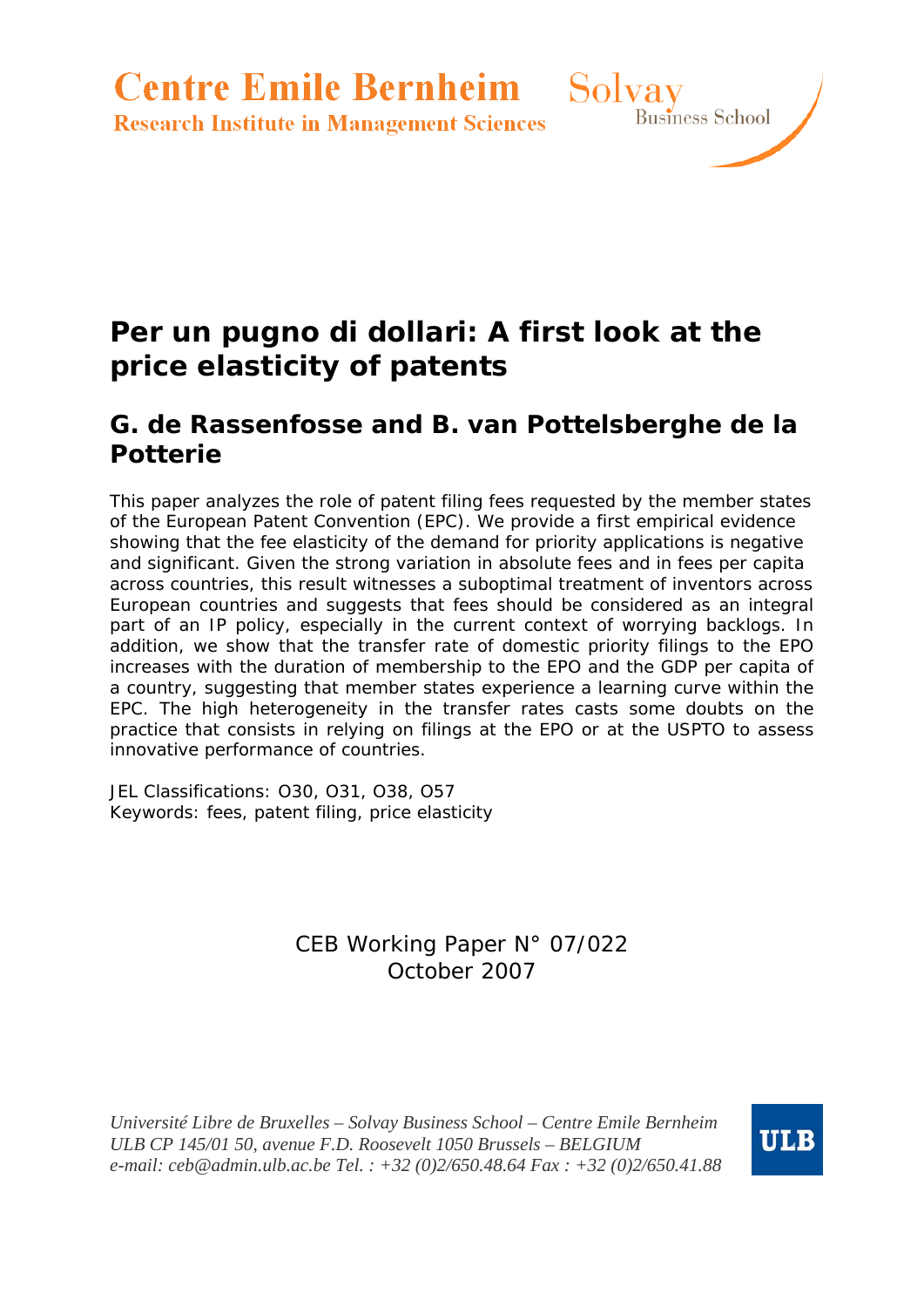## **Per un pugno di dollari: A first look at the price elasticity of patents** <sup>1</sup>

de Rassenfosse, Gaetan ∗

FNRS Research Fellow, Universit´e Libre de Bruxelles (U.L.B.), ECARES, CEB, 50 av. F.D. Roosevelt, CP 139, 1050 Brussels, Belgium.  $Tel.: +32(0)26504605$ 

van Pottelsberghe de la Potterie, Bruno

European Patent Office, 27 Erhardtstrasse, 80469 Munich, Germany Universit´e Libre de Bruxelles (U.L.B.), ECARES, Solvay Business School, Solvay SA Chair of Innovation, CEB, DULBEA and CEPR, London.

#### **Abstract**

This paper analyzes the role of patent filing fees requested by the member states of the European Patent Convention (EPC). We provide a first empirical evidence showing that the fee elasticity of the demand for priority applications is negative and significant. Given the strong variation in absolute fees and in fees per capita across countries, this result witnesses a suboptimal treatment of inventors across European countries and suggests that fees should be considered as an integral part of an IP policy, especially in the current context of worrying backlogs. In addition, we show that the transfer rate of domestic priority filings to the EPO increases with the duration of membership to the EPO and the GDP per capita of a country, suggesting that member states experience a learning curve within the EPC. The high heterogeneity in the transfer rates casts some doubts on the practice that consists in relying on filings at the EPO or at the USPTO to assess innovative performance of countries.

Key words: fees, patent filing, price elasticity JEL classification: O30, O31, O38, O57

Corresponding author

Discussion paper submitted to U.L.B. / CEB 7 October 2007

Email address: gderasse@ulb.ac.be (de Rassenfosse, Gaetan).

<sup>1</sup> The views expressed in this article are purely those of the authors and may not in any circumstances be regarded as stating an official position of the EPO or of the ULB. The authors are particularly grateful to Alison Brimelow, Dominique Guellec, Bronwyn Hall, Dietmar Harhoff, Karin Hoisl and Nicolas van Zeebroeck for their useful comments as well as to the participants of the conference at Monte Verità, The Economics of Technology Policy, June 17-22, 2007. The paper was partly written when Gaétan de Rassenfosse was visiting scholar at the EPO.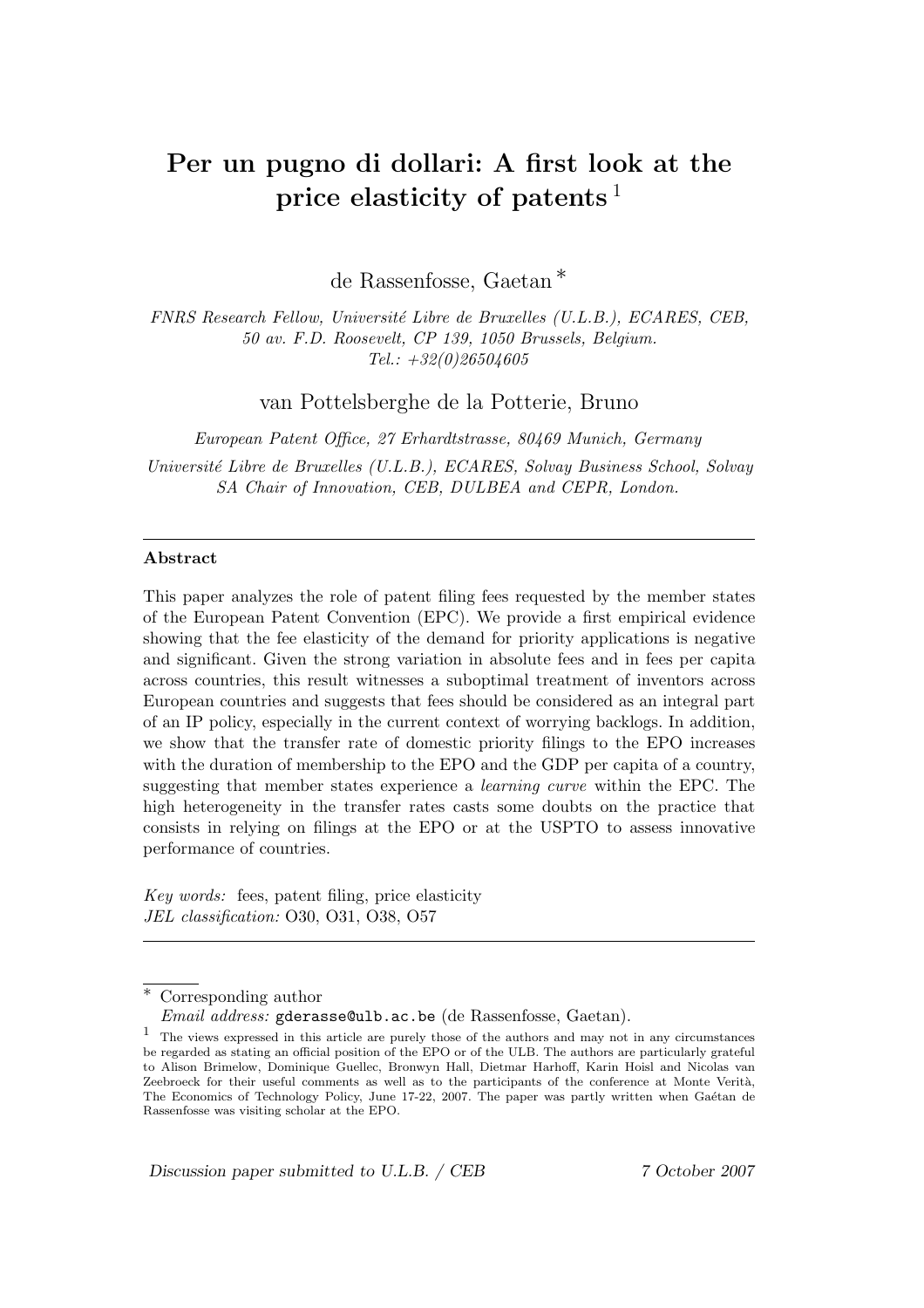### **1 Introduction**

"The number of applications has soared in recent years, but patent offices have been unable to keep up - resulting in huge backlogs and lengthy delays."  $2$  This quote perfectly summarizes the situation in all major patent offices, including the European Patent Office (EPO). <sup>3</sup> "Backlogs" or "lengthy delays" are worrying not only because they induce more uncertainty on the market, but also for the potential drop in quality they might be associated with. <sup>4</sup>

Various actions have been taken in order to reduce the number of pending applications. One of them consists in hiring more patent examiners. For instance, the USPTO hired a record 1,193 patent examiners in 2006 and plan to hire another 1,200 new examiners in 2007.<sup>5</sup> The EPO also favored a second approach that consists in "raising the bar", i.e. increasing the rigor of the examination process. Raising the bar is probably a long term answer to the problem as it will not directly reduce the backlog but rather the number of patents applied for, by lowering applicants' expectations about the probability of having their patents granted. Higher quality of the identification of the prior art is a third option that is under investigation at the USPTO. This "Peer to Patent" scheme consists in opening the process up to internet-based collaboration: anybody would be allowed to submit comments and prior art references related to the patent application.

A fourth possibility, although barely used so far, would be to leverage patenting fees in order to reduce the number of filings. The fee-elasticity issue is generally not at the forefront of the debates on patent systems. The current perception seems to suggest that there is no real impact of fees on the patenting behavior of firms. According to the economic literature, national patent applications are driven by the size of the economy, relative research efforts and the IP strategies adopted by applicants. One field of research, mainly based on surveys, has focused on companies' perception of patenting costs. This mi-

 $\overline{2}$  The Economist, September 8th, 2007, p. 23

<sup>&</sup>lt;sup>3</sup> Pending applications soared by  $41\%$ , 79% and 98% from 2000 to 2005 at the EPO, the Japanese Patent Office (JPO) and the United States Patent and Trademark Office (USPTO), respectively (Trilateral Statistical Reports, 2000 to 2005).

 $4$  For instance, Alison Brimelow, the President of the EPO, "... has been very keen to stress the importance of patent quality and has also said that she is worried that there may be too many patents being granted." [Intellectual Asset Management, August/September 2007, p. 5]. Cfr Jaffe and Lerner (2004) and Guellec and van Pottelsberghe (2007) on the 'quality issue' and on the challenges faced by the USPTO and the EPO, respectively. van Pottelsberghe and van Zeebroeck (2008) provide empirical evidence suggesting that the average value of patents filed at the EPO has been constantly decreasing since the mid-eighties.

<sup>5</sup> USPTO, 2007-2012 Strategic Plan, p. 6.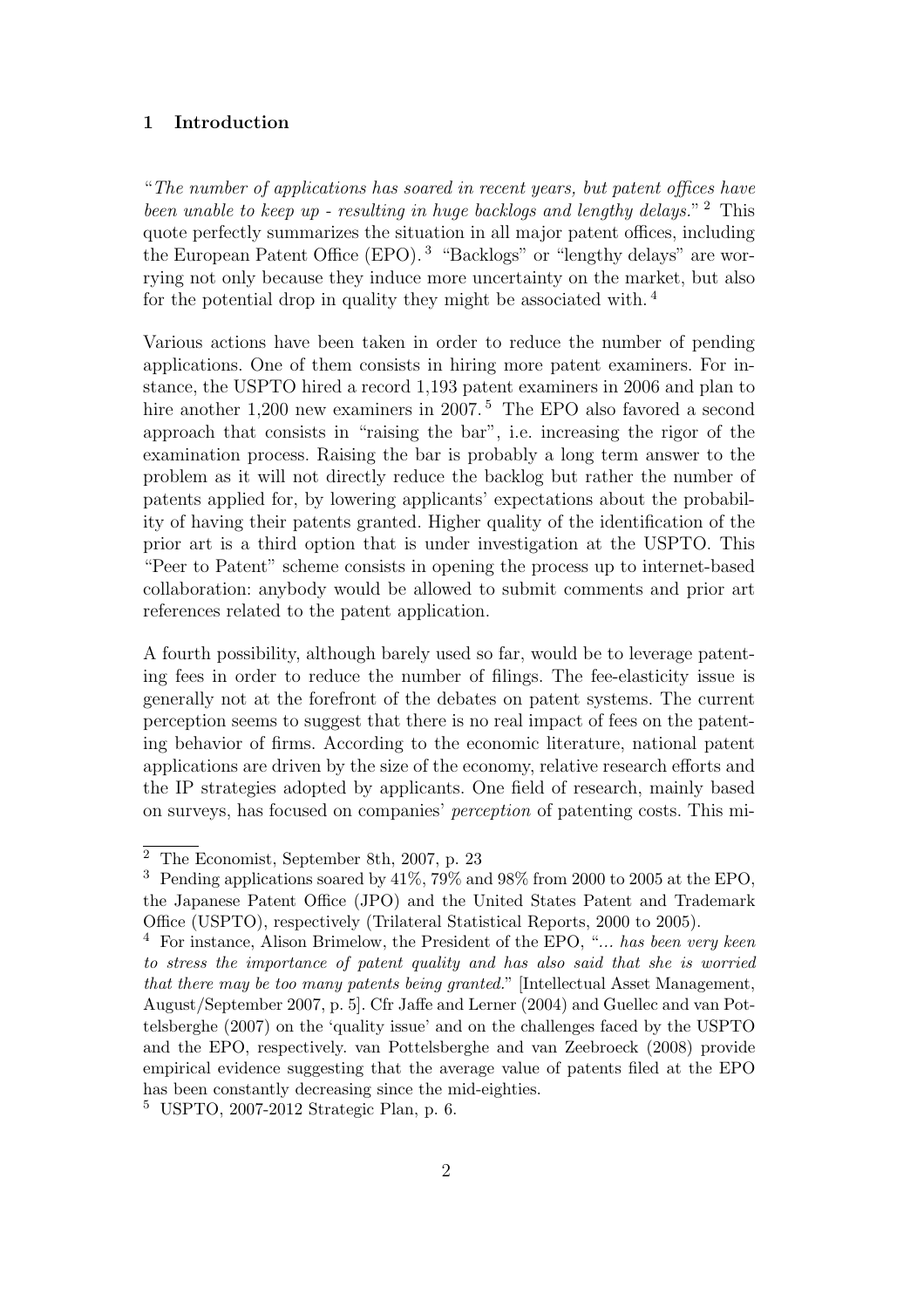croeconomic approach leads to the conclusion that firms' perception of high fees does not correlate with their patenting behavior (e.g., Cohen et al. (2000) and Peeters and van Pottelsberghe (2006)). <sup>6</sup> This approach on perception does not however capture the effective impact of filing fees on the demand for patents.

The case of Europe is particularly interesting if one aims at understanding the potential role of fees on patent filings. Indeed, the large majority of EPO filings actually are second filings that come from its member states and other non-European countries. In other words, priority filings at national patent offices (NPOs) are the stepping stone of EPO applications. Understanding the role of patenting fees at NPOs is therefore of prime importance in the current context of patenting hype that translates into backlogs. Moreover, the costs associated with the patenting process vary significantly across countries. This heterogeneity has recently been exacerbated by Italy's decision to considerably lower its patenting fees... to finally reintroduce substantial fees in early 2007.<sup>7</sup> Other countries such as Switzerland or Belgium have also lowered their patenting fees or plan to do so in the near future. <sup>8</sup> This downward trend raises the question of whether and to what extent national filing fees affect the demand for patents.

The main objective of this paper is to better understand the drivers of the national demand for patents and their transfer rate at the European Patent Office. More filings at national patent offices means potentially more patents transferred at the EPO, which would further increase the workload pressure on its examiners. The following research questions are to be investigated: i) do patenting fees vary significantly across countries?; ii) do the filing fees affect the patenting behavior of applicants within the member states of the European Patent Convention (EPC)? and iii) what are the determinants of the transfer rate of national priority filings towards the EPO?

 $6$  A second approach concerns *international patent filings* and has been conducted at the country-level. Here, costs have been found to play a significant role in explaining international patent flows (see Eaton et al. (2004) and Park (2003)). That is, once a patent has been filed in a country's national patent office, subsequent filings in foreign countries are partly explained by fees.

<sup>7</sup> See Financial Times, Jan. 17, 2006, As Europe Tries for United Patents, Italy Moves Alone, Section C, p.8. and Gazzetta Ufficiale della Repubblica Italiana, 6 April 2007, Serie generale - n. 81, p. 35.

<sup>8</sup> As of 1st January 2007, the Swiss patent office canceled 70 patenting taxes and lowered 11 taxes. The filing tax is nowadays of 200 CHF. See the  $R\grave{e}glement$  sur les taxes de l'Institut Fédéral de la Propriété Intellectuelle, October 18, 2006. Regarding Belgium, see Projet de loi 51-2756/1 advising a decrease of search fee to make Belgian patents more "attractive". From cumulated patenting fees of about 1,000 EUR as of July 2007, the project consists of reducing them to about 300 EUR.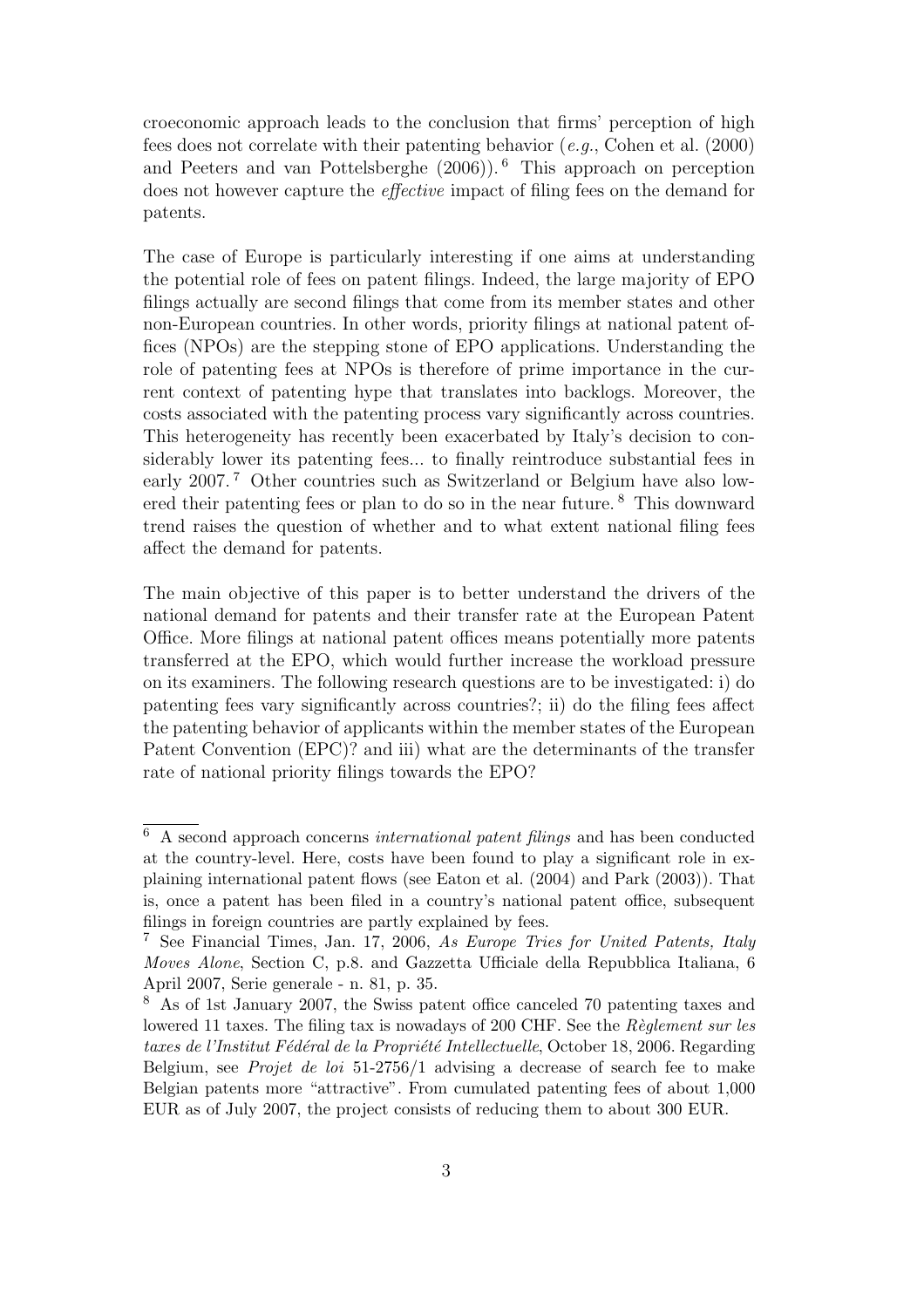The paper is structured around the 3 research questions: section 2 presents the methodology used to compute patenting fees and compares them across the EPC member states. Section 3 investigates whether patenting fees affect the behavior of applicants and section 4 analyzes the determinants of the transfer rate of national priority filings towards the EPO. Section 5 concludes.

The main results can be summarized as follows. First, there is a strong variation in fees per capita across the EPC member states; inventors from smaller countries generally face (much) higher relative fees. Second, fees are an important determinant of the number of national priority filings. Added together, these results witness a suboptimal treatment of inventors across European countries. Third, the transfer rate of priority filings towards the EPO greatly differs across countries and depends on the wealth of the country and its duration as member of the EPC. This result casts some doubts on the practice that consists in using EPO or USPTO filings data to measure national innovative performances and calls for a cautious interpretation of patent-based indicators.

#### **2 Do patenting fees vary across countries?**

Estimating fees on a comparable basis is not straightforward as the structure of fees greatly differs from one country to another. Beyond the fact that each NPO has its own nomenclature and granting requirements, pricing schemes are almost unique to every country. For example, some NPOs name examination what is merely a search, some do not require a search and examination of the patent filed and some other charge special fees for drawings. The timing of fees also matters, as applicants might be asked to pay fees at various stages of the patenting procedure.

In order to compare patenting fees across countries, a single fee indicator that encompasses all fees to be borne up to the grant by applicants must be computed. The data was directly collected from national patent offices. <sup>9</sup> Since typical 'punitive' fees can be asked when the number of claims or pages exceeds a given limit, the fees are estimated for the representative patent in each country, for which characteristics were approximated using EPO data. For the patents filed at the EPO by all the applicants from a given country, the average number of claims per patent is divided by the average number of national priority filings included in the EPO filings; which gives an approximation

 $\overline{9}$  When the information provided by national patent offices was unclear, we relied on Global IP, an online database that generates cost estimates for patents. Some additional working hypotheses are: one out of five pages is a drawing page, a courier service is used and filings are done in-time.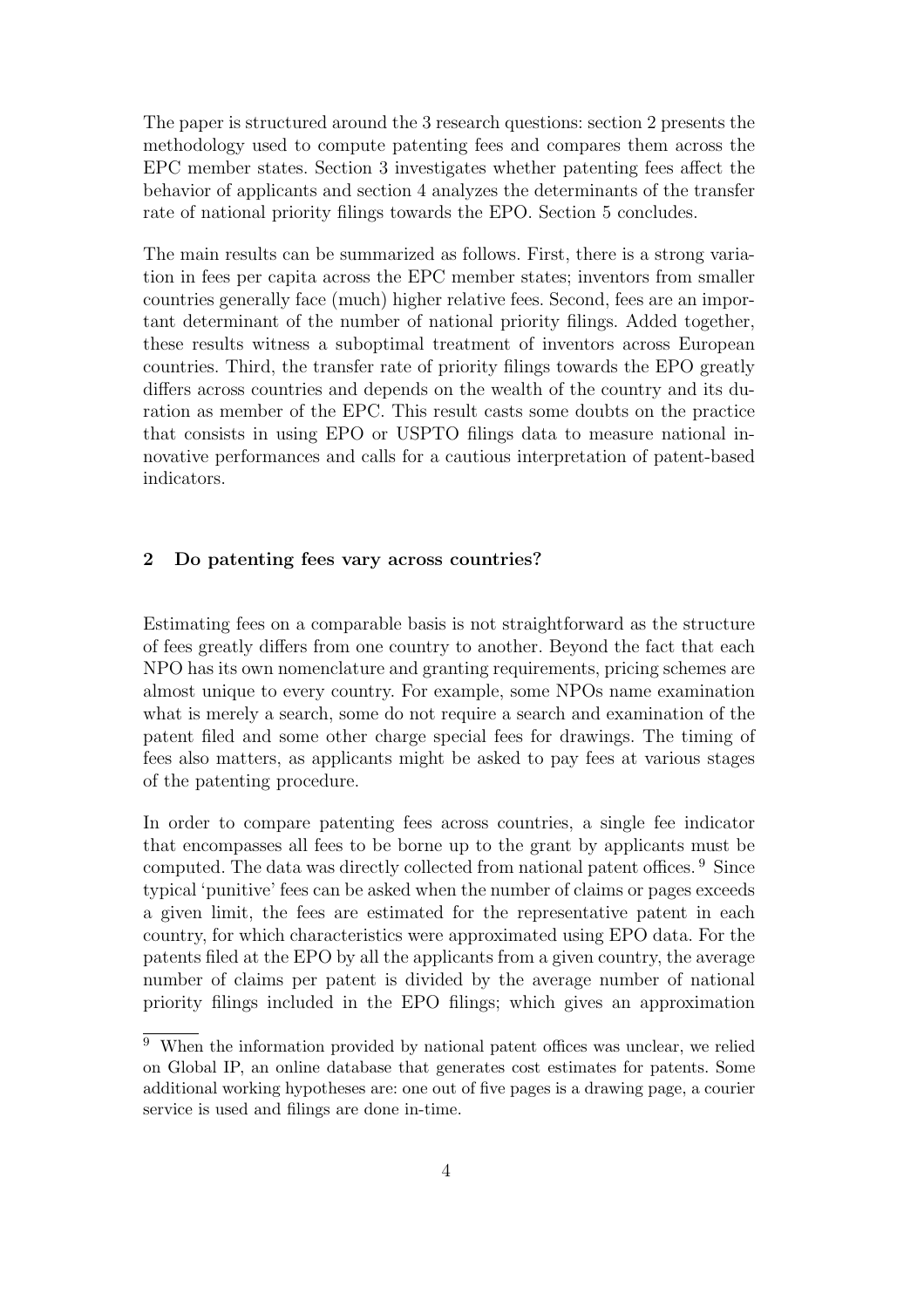of the average number of claims per priority filings. The average number of pages is calculated on the assumption of a linear relation with the average number of claims. van Pottelsberghe and François (2006), Archontopoulos et al. (2007), and van Zeebroeck et al. (2006) provide evidence suggesting that such a methodology makes sense.

Table 1 details the various fees up to the grant for a sample of countries. <sup>10</sup> A typical structure composed of the three broad stages of the granting process is suggested: filing, search and examination, and granting. It is important to keep in mind that this is a simplified view that tries to best match the structure of different pricing schemes. This methodology was adopted to estimated fees up to the grant for 29 EPC countries. <sup>11</sup> Fees were converted into US PPP to allow for a proper international comparison, using the exchange rates provided by the World Economic Outlook Database (IMF, April 2006 database).

The strong variation in the fee structure across countries clearly appears in table 1. For instance, Great Britain has no filing fees as such, and Denmark has no search and examination fees even though a novelty search and a patentability examination is performed. Some countries do not request granting fees whereas it can reach as high as  $30\%$  to  $45\%$  of total patenting fees in countries such as the Czech Republic, Denmark or Sweden. In addition, extra fees may be added to the basic structure: Belgium has stamping fees for drawings, the Czech Republic has extra issue fees related to the number of pages and Denmark has extra filing fees for claims. In order to cope with the inherent complexity of the data, an indicator of cumulated patenting fees can usefully be computed. It is represented in the line Total Fees, which encompasses all the fees to be borne by applicants.

It appears that, not only do the structure of fees differ, but also the level of fees asked by national patent offices. It is interesting to note that Germany and the United Kingdom, also the largest countries in this sample, have a particularly low fee. A comprehensive picture of cumulated patenting fees for EPC members states is given in figure 1. It shows that the fees asked by

<sup>11</sup> The EPC includes 31 member states as of the 1st of January, 2006. Liechtenstein and Monaco were excluded from the sample due to lack of data.

 $10$  Besides these administrative fees, applicants also have to bear the cost of professional representation requested by patent attorneys to prepare, file and prosecute patents. These costs are borne by applicants to various extents, as some companies have in-house resources to directly deal with patent authorities. The largest companies, which account for the large majority of patents applied for, generally have their own patent attorneys. Professional representation costs are not included in the present analysis because they are difficult to evaluate in an homogenous way across countries. van Pottelsberghe and François (2006) provide a recent evaluation of the various fees and filing costs (i.e. professional representations and translation costs) at the EPO, the USPTO and the JPO.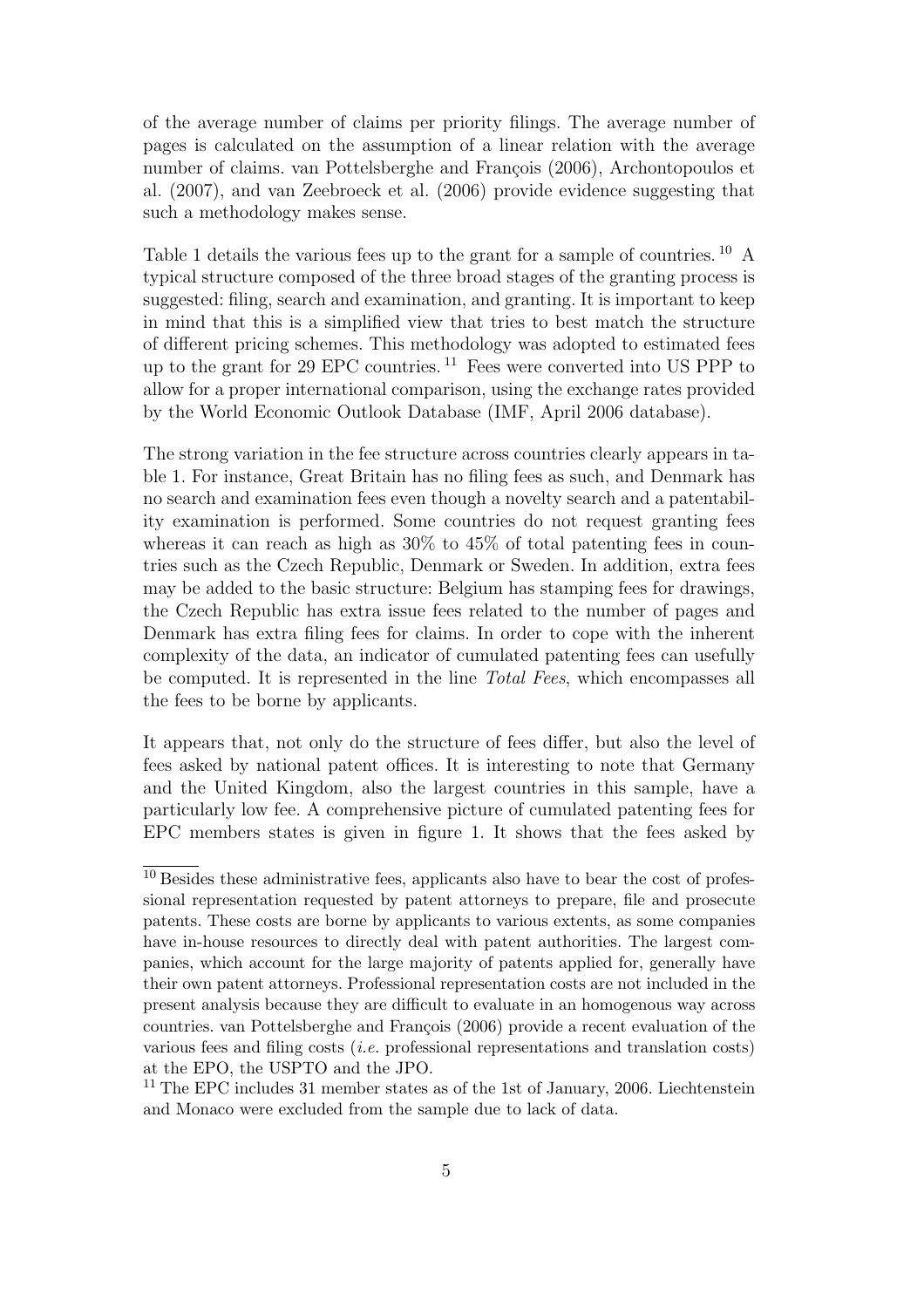|                                               | BE         | CZ           | DK            | DE         | $\rm NL$   | SE            | $\rm GB$   |
|-----------------------------------------------|------------|--------------|---------------|------------|------------|---------------|------------|
| <i>Characteristics of the average patent:</i> |            |              |               |            |            |               |            |
| Nb. claims                                    | 20         | 9            | 20            | 15         | 20         | 18            | 18         |
| Nb. pages (a)                                 | 28(6)      | 13(3)        | 28(6)         | 21(4)      | 28(6)      | 25(5)         | 25(5)      |
| Currency                                      | <b>EUR</b> | <b>CZK</b>   | DKK           | <b>EUR</b> | <b>EUR</b> | <b>SEK</b>    | <b>GBP</b> |
| <i>Estimated fees:</i>                        |            |              |               |            |            |               |            |
| Filing                                        | 70         | 1,200        | 3,000         | 60         | 90         | 1,000         | 130        |
| $+$ Extra fees                                | $6*5$      |              | $300*(20-10)$ |            |            |               |            |
| Search                                        | 887        | 3,000        |               | 250        | 340        | 3,000         |            |
| Examination                                   |            |              |               | 150        |            |               | 70         |
| $+$ Extra fees                                |            |              |               |            |            | $150*(18-10)$ |            |
| Granting                                      |            | 1,600        | 2,850         |            |            | 1,100         |            |
| $+$ Extra fees                                |            | $200*(13-3)$ |               |            |            | $155*(25-8)$  |            |
| <b>Total Fees</b>                             | 987        | 6,400        | 8,850         | 410        | 430        | 8,935         | 200        |
| Total EUR 2003                                | 987        | 200          | 1,190         | 410        | 430        | 979           | 289        |

Table 1 Detailed methodology adopted to estimate patenting fees, sample of countries.

Fees are estimated for the year 2003. (a) The parentheses after the number of pages indicate the number of drawing pages. Notes: BE (Belgium): filing fees includes 20 EUR of stamping fees; extra filing fees of 5 EUR for each drawing page. CZ (Czech Republic): filing fees of 1,200 CZK if the applicant is not the inventor (600 CZK otherwise); extra issue fees of 200 CZK each further page above the 10th. DK (Denmark): extra application fees of 300 DKK for each further claim above the 10th. DE (Germany): total examination fees of 350 EUR if search has not yet been requested. NL (The Netherlands). SE (Sweden): extra search fees of 150 SEK each claim in excess of 10; extra granting fees of 155 each further page in excess of 8. UK (Great Britain): filing fees of 130 GBP should be more correctly denominated preliminary search fees: the application as such is free of charge. Sources: national patent offices and Global IP Estimator.

national patent offices range from 175 to 4,000 USD PPP, with a mean and median of 779 and 612 USD PPP, respectively. One should nevertheless not rely on this graph to compare how expensive patents are between countries. Indeed, the size of the national market matters as well. Since a patent provides a monopolistic grip on a geographically limited market, the larger the country, the more benefits are to be expected from the patent, or the lower the relative costs. Therefore, a more appropriate picture is given by expressing patenting fees relative to capita. This is what figure 2 shows. Relative patenting fees range from 3 to 2,400 USD PPP per million capita, with a mean and median of 210 and 92 USD PPP respectively. The ratio between the two extremes is of about 800, which witnesses extreme differences in patenting conditions across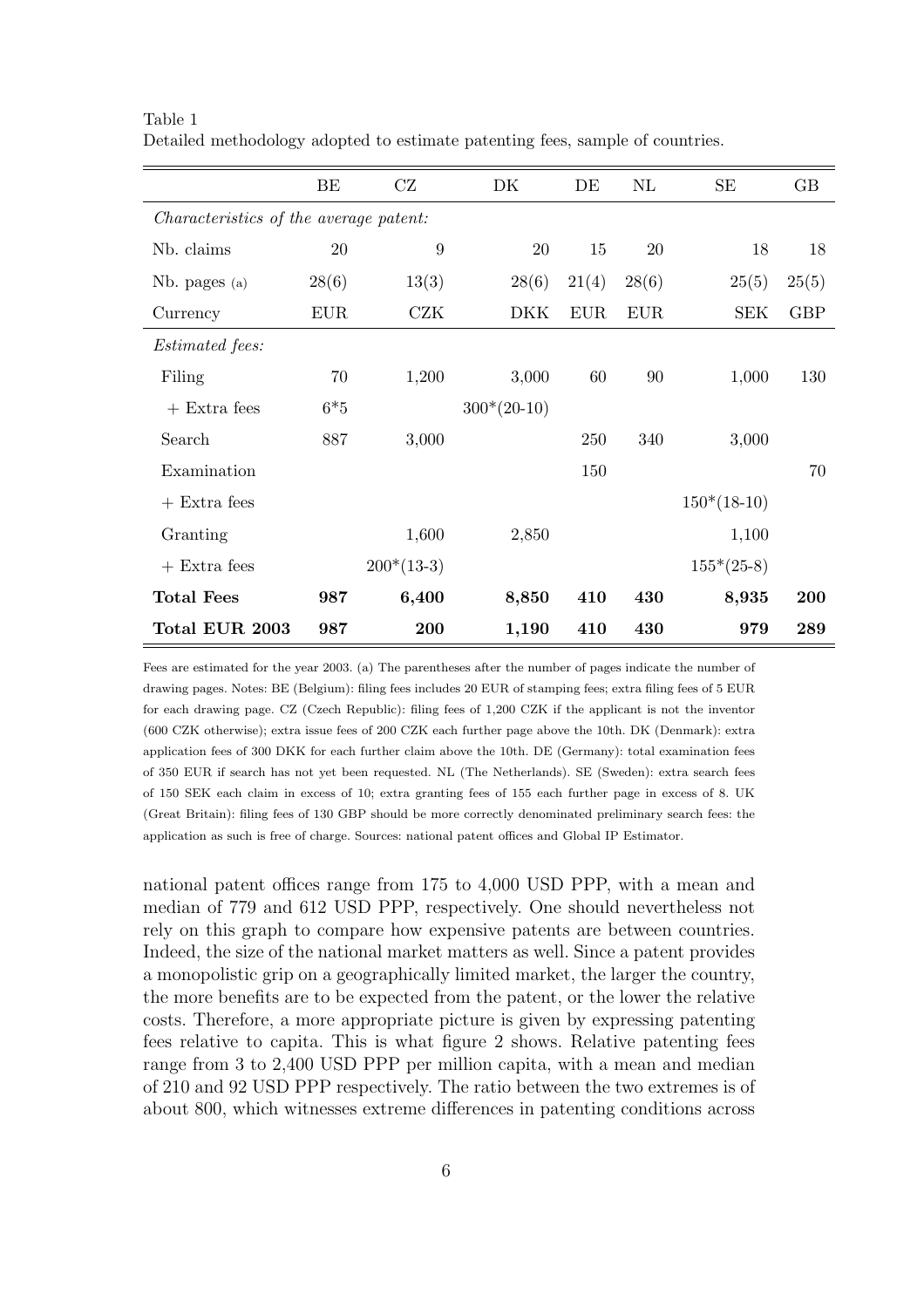countries. It also raises the question of whether and to what extent patent filing fees affect the filing behavior of applicants.



Fig. 1. National patenting fees in EPC member states, 2003

Cfr. table 1 for an overview of the methodology and table A.1 for the data. Sources: national patent offices and Global IP Estimator.

Fig. 2. National patenting fees relative to capita in EPC member states, 2003



Cfr. table 1 for an overview of the methodology adopted to estimate fees. Sources: national patent offices and Global IP Estimator for the fees; IMF World Economic Outlook Database for the capita.

#### **3 Fees and the filing behavior of applicants**

An innovation function based on traditional technology driven growth models (Romer (1990) and Jones (1995)) can be used to explain the production of domestic patents. In its simple form, a new ideas production function can be written as  $\dot{A} = \delta L_A^{\lambda} A^{\phi}$ , where  $L_A$  represents the labor used to develop new knowledge (*i.e.* the number of researchers),  $\lambda$  being its productivity; A is the stock of knowledge in the economy and  $\phi$  represents the returns to scale.  $\delta$ is a constant corresponding to the rate at which new ideas are generated by research efforts. However, since new patents instead of new ideas are analyzed,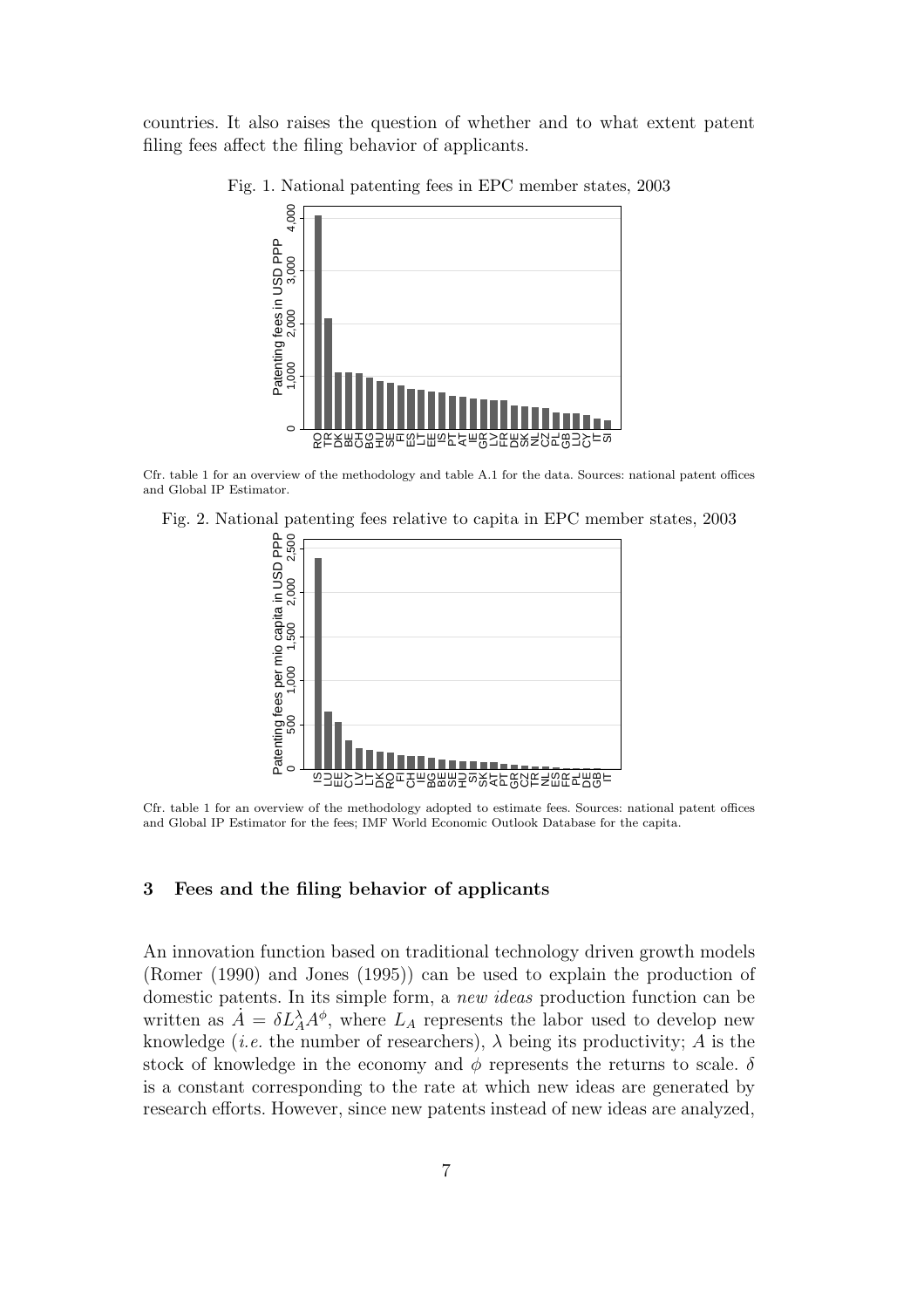the driving forces of patenting behavior must also be taken into account, inducing the following patent production function:

$$
\dot{A}_i = \delta I_i^{\alpha} L_{Ai}^{\lambda} A_i^{\phi},\tag{1}
$$

where  $I_i$  reflects the incentives (or propensity) to patent in country i. Our baseline model used in the econometric analysis directly results from equation 1, taken in natural logarithm:

$$
\ln(\dot{A}_i) = \ln \delta + \alpha \ln(I_i) + \lambda \ln(L_{A_i}) + \phi \ln(A_i) + \varepsilon_i,
$$
\n(2)

where  $\varepsilon_i$  is the error term. The econometric method used is heteroskedasticconsistent OLS.

### 3.1 The dependent variable(s)

The patent system in Europe is singularly complex and somewhat heterogenous: patent filings can be made through different routes (PCT, EPO-direct or national offices), corresponding to various targeted geographical scopes of protection, different time constraints and different cost structures.<sup>12</sup> In addition. counting patent numbers is not straightforward, especially in a cross-country comparison framework. Patent counts for a given country may substantially vary with respect to the adopted counting methodology and the origin of the data. <sup>13</sup>

The endogenous variable  $\vec{A}$  is proxied by the total number of priority (or first) filings in national patent offices in 2003 (PF NPO). The term priority filing refers to a patent that has been filed for the first time for a given invention.

 $12 cf.$  Guellec and van Pottelsberghe (2007) for a detailed description of the European patent system.

<sup>&</sup>lt;sup>13</sup> Four important choices for counting patents are i) the criterion used to identify the geographical origin (i.e., the country of residence of the applicants or the country of residence of the inventor, or the priority country); ii) simple or fractional counts when the patent involves inventors or applicants from different countries; iii) the choice of the reference date (i.e., the priority date, the application date at the EPO, or at the WIPO, or USPTO, or the grant date in a given patent office); and iv) the choice of a database (i.e., USPTO filings or EPO filings or triadic filings which include patents simultaneously filed at the USPTO, the EPO and the JPO). See Dernis et al. (2001) for an in-depth analysis of these counting methodologies, and Guellec and van Pottelsberghe (2001) for the substantial differences induced by counts by country of residence of the applicants and counts by country of residence of the inventors.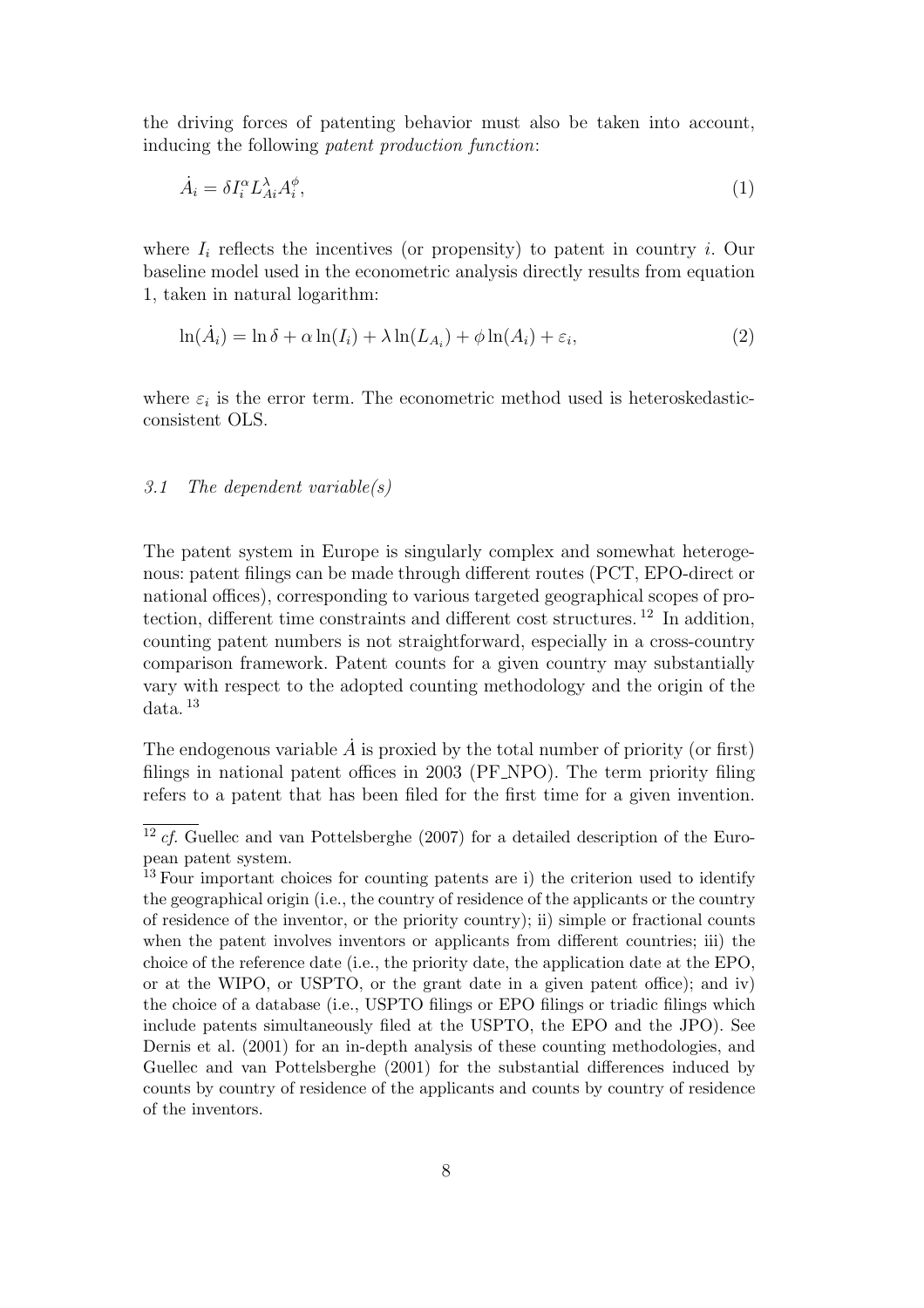The priority date has the advantage of being the closest date to the invention, or at least to the decision to file a patent application for the given invention. The choice of national priority filings as dependent variable deserves some justification. To the best of our knowledge, it has not been used so far in the empirical literature focusing on patent data for international comparisons.

Previous investigations of the determinants of the domestic demand for patents traditionally rely on patent filings at the USPTO or at the EPO, as a proxy for national innovative performance (see e.g., Furman et al. (2002), Bottazzi and Peri (2003) or Kang and Seo (2006)). These indicators are however subject to two main potential drawbacks. A first bias is related to the fact that the majority of filings at the EPO are second filings of national priority filings (i.e. subsequent filings of first filings at national patent offices). The same is true for the vast majority of filings at the USPTO from non US applicants. In other words these filings represent only a share of national priority filings, a share that probably increases with the applicants' resources and expectations regarding their business prospects in foreign markets. The general implicit assumption is that these patent counts reflect the number of 'valuable' inventions, i.e. those for which international filing fees are paid. A second and closely related drawback is that EPO or USPTO patents are characterized by a substantial 'home' bias. European applicants have a higher propensity to patent at the EPO than at the USPTO, and vice-versa for US applicants. In other words, relying on the EPO (USPTO) applications would strongly bias the results in favor of European (U.S.) applicants.

In a nutshell, the choice of national priority filings has the advantage of being much less affected by a potential 'home' bias and of reflecting the total number of patents filed in a country. These counts are however not yet straightforward to interpret, as applicants have the freedom to choose several alternative routes of protection — even for their priority filings. The many routes that are available to reach the EPO are extensively described in Stevnsborg and van Pottelsberghe (2007). For instance, it is possible to file a priority application directly at the EPO. In order to test whether taking into account the number of priority filings directly filed at the EPO would change the results, an alternative dependent variable is computed, the total number of priority filings (PF TOT). It is the sum of the priority filings at the national patent office (PF NPO) and of the priority filings at the EPO by national applicants (PF EPO). The variables are presented in Appendix table A.1. The data was extracted from April 2007 edition of PatStat, a worldwide patent statistical database maintained by the EPO. <sup>14</sup>

 $\overline{14}$  The count of priority filings excludes utility models. Regarding the variable PF EPO, the country of the first applicant is used for identifying the geographical origin of the patent application. Note that the country of applicant has been identified for 66 % of EPO priority filings. The remaining 34% were not accounted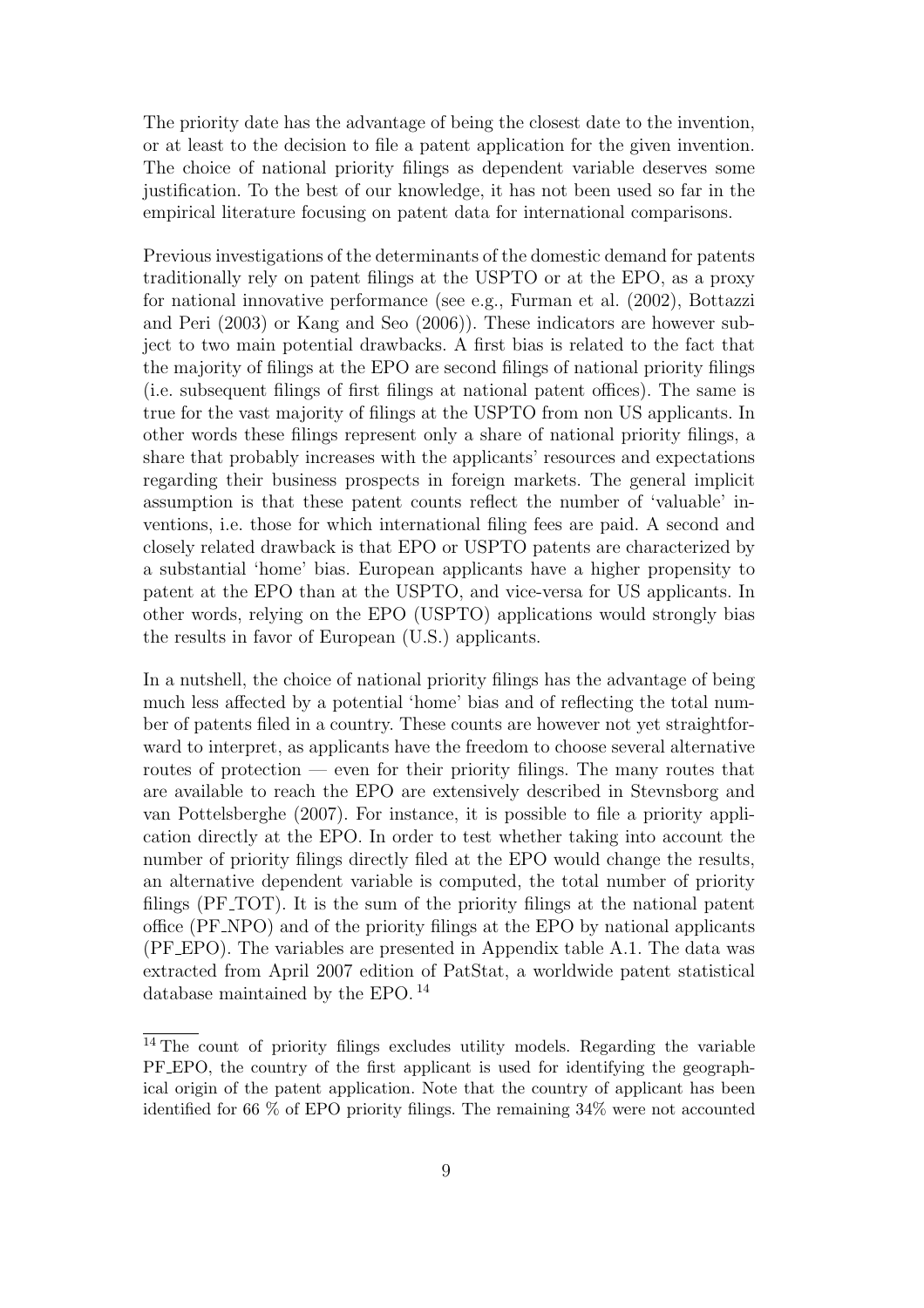Table A.1 shows that priority filings at NPO's represent on average 90 per cent of a country's total priority filings (see column SH-PF). It is therefore legitimate to conclude that relying on national priority filings to measure a country's innovative performance is a fair choice, except maybe for the countries for which the share of EPO priority filings (PF EPO) is relatively high (i.e. with a threshold at 15%): Cyprus, Belgium, Italy, Luxembourg, Switzerland and The Netherlands. <sup>15</sup>

An additional advantage of relying on national priority filings is that they ultimately constitute the roots for EPO (or USPTO) applications. Given the context of increasing backlogs in major patent offices, including the EPO, being able to understand the factors that drive national priority filings would also help to understand the origin of EPO filings. Indeed, the transfer rate of national priority filings towards the EPO varies substantially across countries, as illustrated in table A.1 (column TR-PF). On average, only about 26 per cent of the 2003 priority filings in national patent offices were subsequently transferred to the EPO (the median rate is about 23%). The weighted average however shows that 39% of the total national priority filings in 2003 were subsequently transferred to the EPO, a ratio actually pulled by the high transfer rate of German and French priority filings.

#### 3.2 Explanatory variables

Data on the labor force devoted to research activities (FTE S&E, the number of full-time equivalent scientists and engineers, which approximates  $L_A$ ) and the stock of knowledge (R&D capital stock, for  $A$ ) come from the UNESCO Institute for Statistics. The R&D capital stock was calculated using the perpetual inventory method, assuming a yearly depreciation rate of R&D flows of 15%. When flows were not available for specific years, a country-specific growth rate of R&D flows was computed from observable data and used to approximate the missing years.

for.

<sup>&</sup>lt;sup>15</sup> Grupp and Schmoch (1999) argue that the number of priority filings is "no more a good proxy for national comparable statistics on technological strength [especially for] small countries being located in the neighborhood of large and attractive markets for technology" [p. 383] such as Canada (for the USPTO), Mexico (for the USPTO), Austria (for Germany) and Belgium (for France). We however doubt that this factor would substantially bias our estimates, because the sample is limited to the EPC Member States and the European applicants who want to reach the EPO without filing a national priority application generally file directly at the EPO (this is taken into account in the PF TOT variable). For instance, out of the 14,000 priority filings applied for at the French patent office, 7% come from foreign applicants.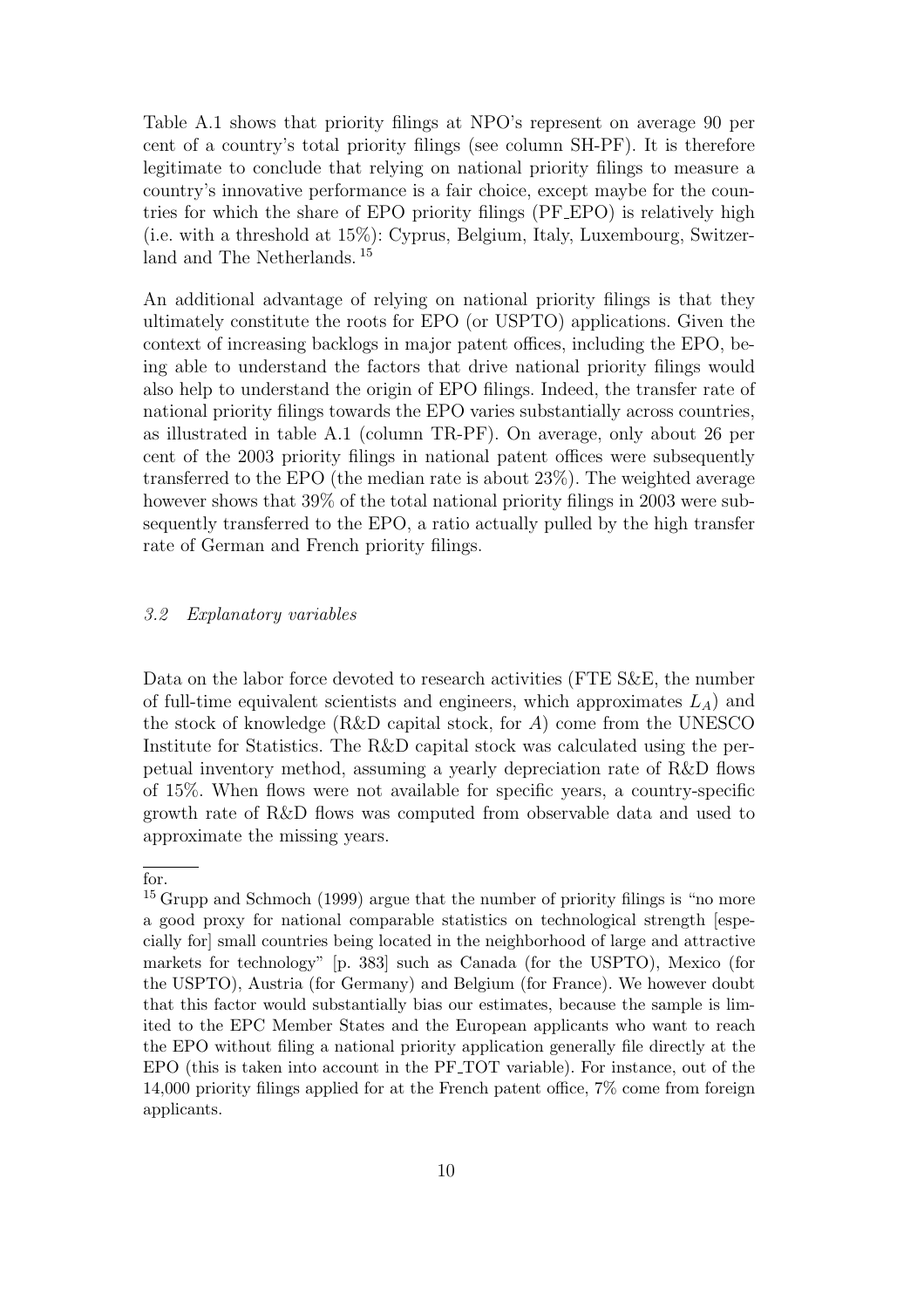Incentives to patent (I) are proxied with five variables: the strength of IP protection (IPRI), national filing fees (FEES), the GDP per capita (GDP CAP), the duration of membership in the EPC (DUR) and a dummy variable capturing whether the country's national patent office requires a substantive search and examination of the patent filed (EXAM OFFICE).

As the estimates are run at the macroeconomic level, it is difficult to include the traditional microeconomic determinants of patent propensity such as innovation strategies or patenting strategies (see e.g. Peeters and van Pottelsberghe (2006) or Guellec et al. (2007)). It is nevertheless possible to capture the broad characteristics of the IP system, which constitutes the framework within which firms elaborate their IP strategies. The measure of IP rights (IPRI) is taken from Ginarte and Park (1997) and subsequent updates. It is an index ranging from 0 to 5, 5 indicating the highest level of protection of IP rights. Since the index is computed once every five years, data from the year 2000 was used. It is a safe assumption given the low variability of the index over time. The index is composed of five categories related to the patent system of a country, each having a maximum score of 1: the coverage of subject matters that can be patented, the mechanisms for enforcing patents rights, the restrictions on the use of patents rights, the membership in international patent treaties, and the length of protection from the priority date. The higher the index is, the more patents are expected to be filed.

In order to compute a single fee indicator comparable across countries (FEES), filing-, search-, examination- and granting fees in 2003 were added together. In other words, fees are composed of cumulated administrative fees up to the grant. The methodology adopted to build the variable is described in depth in section 2. This variable is expected to have a negative impact on priority filings.

The GDP per capita (GDP CAP) captures the wealth of a country and (implicitly) its level of technological knowledge. Furman et al. (2002) also use it as an alternative measure of the stock of knowledge, as it "captures the ability of a country to translate its knowledge stock into a realized state of economic development" [p. 914].

The duration of membership in the EPC (DUR) is a measure on how familiar the country is with the European patent system. The oldest member states would logically be the most aware of the benefits of patent protection and are therefore expected to exhibit a higher number of priority filings. The data is available on the EPO website. Finally, a dummy variable (EXAM OFFICE) taking the value of 1 if the country requires a substantive search and examination of the patent filed provides a measure of the relative rigor of national patent systems and a negative impact is expected.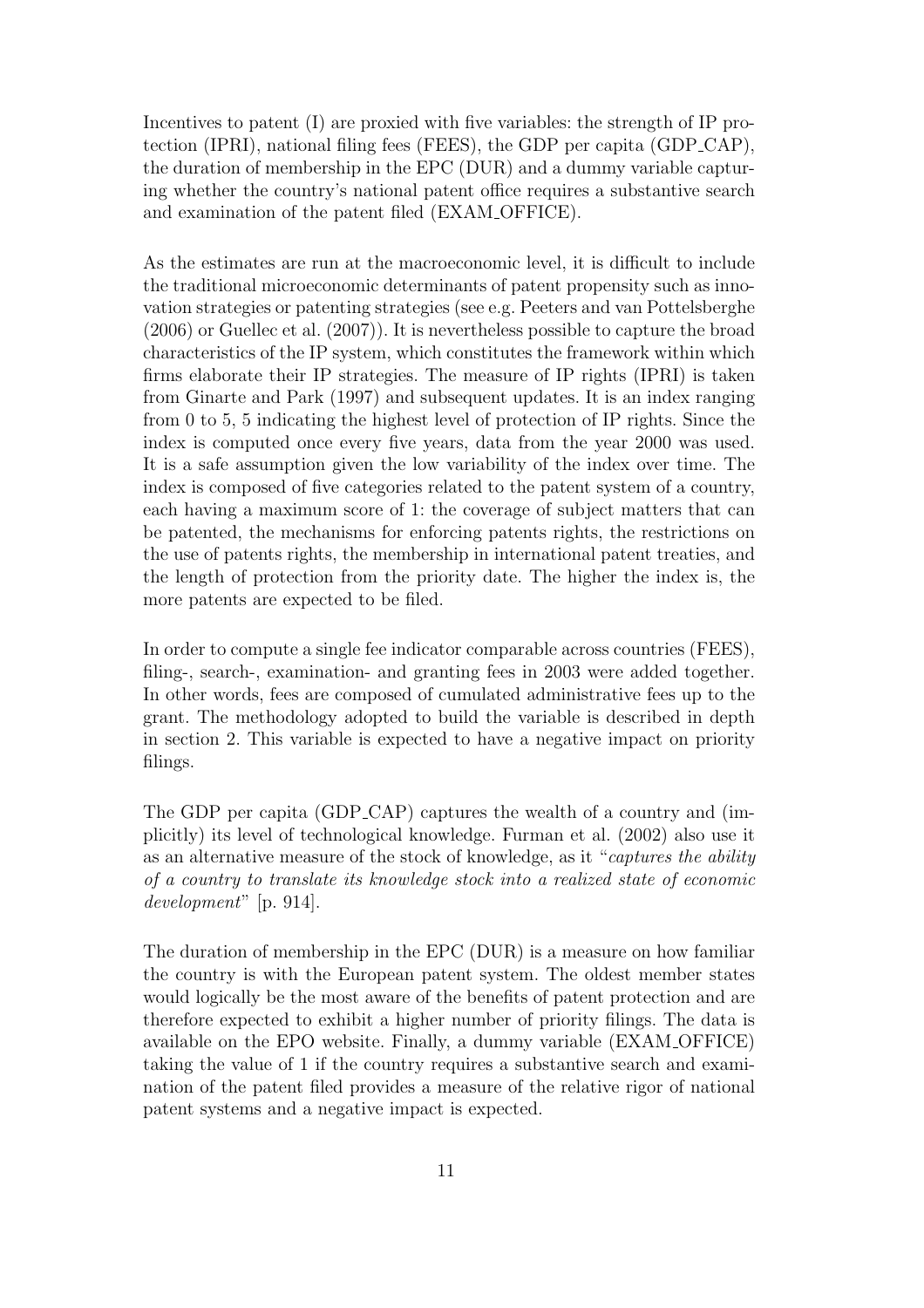The sample comprises 29 EPC member states. From the 31 countries that were member of the EPC in 2006, Monaco and Lichtenstein have been excluded due to the lack of data on R&D. All variables are summarized in table 2. Table 2

# Variables Min Mean Max Std. dev.  $\dot{A}$  PF\_NPO 11 3,712 45,637 9,358  $\dot{A}$  PF\_TOT 16 3,967 47,817 9,741  $L_A$  FTE S & E 490 42,674 268,943 62,487 A R&D capital stock (000's US PPP) 183 37,200 296,000 67,200  $I(FEES)$  Fees up to the grant (US PPP) 174 779 4,051 736  $I(IPRI)$  IP Index 2.24 3.56 4.71 0.69  $I(DUR)$  Years of membership  $-2$  11.72 26 11.43 I(GDP CAP) GDP per capita (US PPP) 6,807 22,752 62,554 11,514

Descriptive statistics, 2003, 29 EPC member states

 $PF\_TOT = PF\_NPO + PF\_EPO$ 

Figure 3 shows the number of priority filings on the y-axis and the fees per capita on the x-axis, in level (left-hand side) and in natural logarithm transformation (right-hand side). A typical non-linear relationship between relative prices and the total number of patent filings can be observed: countries with relatively low fees per capita enjoy a high number of filings whereas countries with relatively high fees per capita have a low number of filings. This graphical evidence corroborates the results obtained by van Pottelsberghe and François (2006) for the trilateral offices (USPTO, JPO and EPO).



Cfr. table 1 for an overview of the methodology adopted to compute cumulated fees. Sources: national patent offices and Global IP Estimator for the fees; IMF World Economic Outlook Database for the capita; PatStat April 2007 for the number of priority filings.

This observation must be interpreted with some caution as it does not account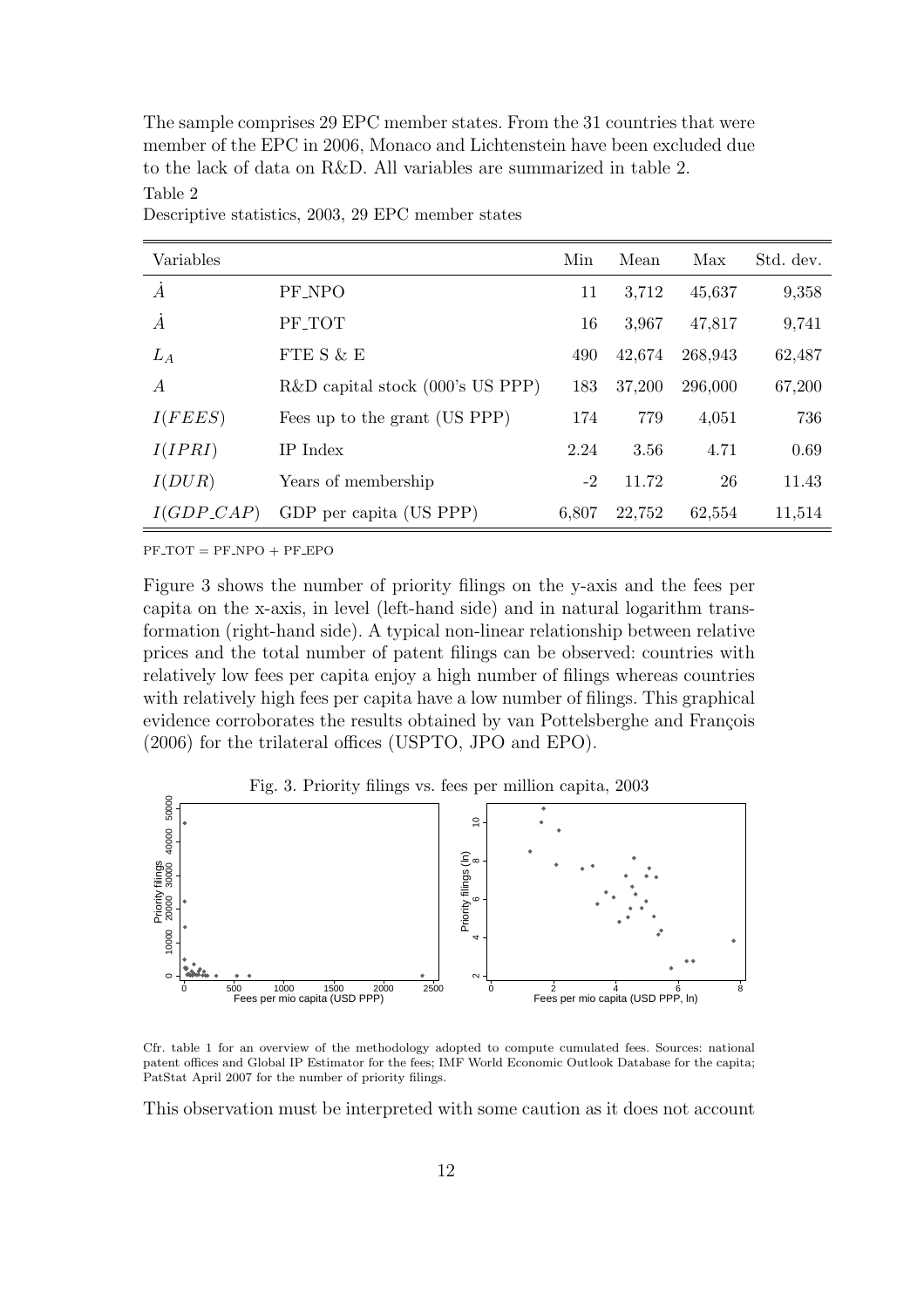for the other factors that drive patent filings. In addition, it is difficult to infer a causal relationship: the negative relationship between relative fees and the number of priority filings may depict an inverse causality. It is more likely, however, that the impact of fees is rather on the number of filings than the reverse, as the setting of fees is more exogenous — and more stable over time — than the number of patent filings.

## 3.3 Empirical results

Equation 2 aims at estimating the simultaneous impact of several factors on the number of priority filings at national patent offices. The estimated parameters are presented in table 3.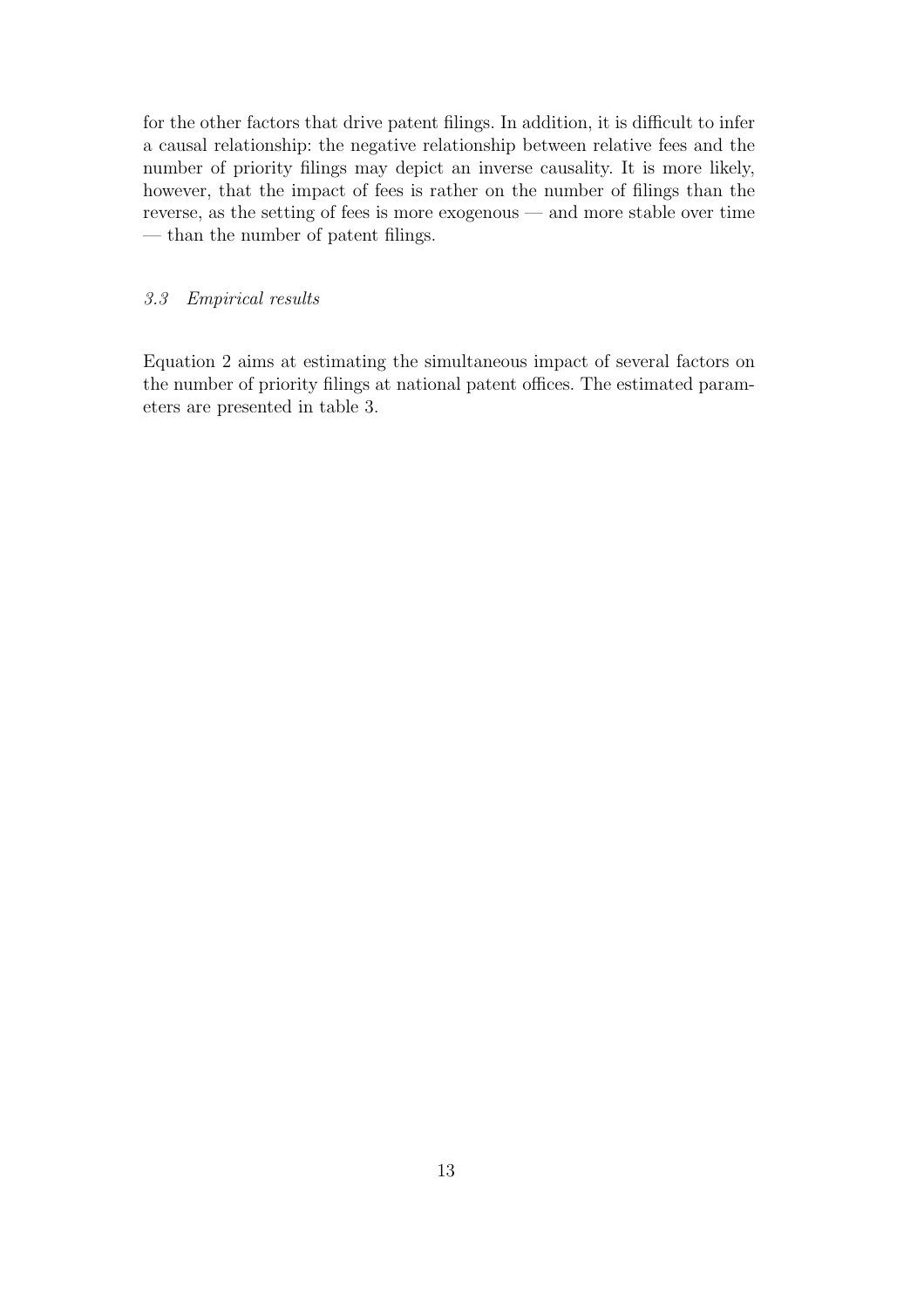|                                 |                                   | $\begin{pmatrix} 1 \end{pmatrix}$ |           | $\widehat{S}$ | $\widehat{\mathbf{G}}$ |              | $\bigoplus$ |        | $\widetilde{G}$ |                    | $\odot$   |       |
|---------------------------------|-----------------------------------|-----------------------------------|-----------|---------------|------------------------|--------------|-------------|--------|-----------------|--------------------|-----------|-------|
| $In nowation$ function<br>$L_A$ | $ln(FTE S\&E)$                    | $***$<br>0.96                     | 1.38      | $***$         | $1.15$                 | $***$        | 1.15        | $***$  | 1.12            | $***$              | 1.14      | $***$ |
|                                 |                                   | (3.25)                            | (17.24)   |               | (10.08)                |              | (10.01)     |        | (8.52)          |                    | (10.79)   |       |
| ⋖                               | $\ln(R\&D \text{ capital stock})$ | $\ast$<br>0.34                    |           |               |                        |              |             |        |                 |                    |           |       |
| Incentives to patent            |                                   | (1.57)                            |           |               |                        |              |             |        |                 |                    |           |       |
| I(FEES)                         | ln(Fees up to the grant)          | $***$<br>$-0.45$                  | $-0.56$   | $***$         | $2F$ 0-                | $* \atop *$  | $-0.50$     | $***$  | $-0.51$         | $**\n  * \n  * \n$ | $-0.48$   | $***$ |
|                                 |                                   | $(-3.58)$                         | $(-4.29)$ |               | $(-3.57)$              |              | $(-4.09)$   |        | $(-3.44)$       |                    | $(-3.23)$ |       |
| I(IPRI)                         | IP Index                          |                                   |           |               | $0.64\,$               | $***$        | 0.82        | $***$  | 0.76            | $\ast$             | $0.65\,$  | $***$ |
|                                 |                                   |                                   |           |               | (3.25)                 |              | $(3.10)$    |        | (2.02)          |                    | (3.14)    |       |
| $\rm I(DUR)$                    | Years of membership               |                                   |           |               |                        |              | $-0.02$     |        |                 |                    |           |       |
|                                 |                                   |                                   |           |               |                        |              | $(-1.11)$   |        |                 |                    |           |       |
| $I(GDP\_CAP)$                   | $ln(GDP)$ per capita)             |                                   |           |               |                        |              |             |        | $-0.17$         |                    |           |       |
|                                 |                                   |                                   |           |               |                        |              |             |        | $(-0.45)$       |                    |           |       |
| I(EXAM_OFFICE)                  | Exam. required?                   |                                   |           |               |                        |              |             |        |                 |                    | 0.09      |       |
|                                 |                                   |                                   |           |               |                        |              |             |        |                 |                    | (0.38)    |       |
| Intercept<br>Controls           |                                   | $**\n$<br>$-5.73$                 | $-3.64$   | $**\n$ **     | $-4.26$                | $**$<br>$**$ | $-4.52$     | $**\n$ | $-2.40$         |                    | $-4.08$   | $***$ |
| R-squared                       |                                   | 0.92                              |           | 0.91          | $\,0.93$               |              | 0.93        |        | 0.93            |                    | 0.93      |       |

o the impact of fees on the domestic demand for patents estimates of equation ? Measuring the impact of fees on the domestic demand for patents, estimates of equation 2 Table 3<br>Measuring method is Ordinary Least Squares (robust estimates), t-values are in brackets. Liechtenstein and Monaco have been excluded due to lack of data. \*\*\*,\*\* and \* denote significance method is Ordinary Least Squares (robust estimates), t-values are in brackets. Liechtenstein and Monaco have been excluded due to lack of data. \*\*\*,\*\* and \* denote significance at the 1%, 5% and 10% probability threshold respectively. at the 1%, 5% and 10% probability threshold respectively.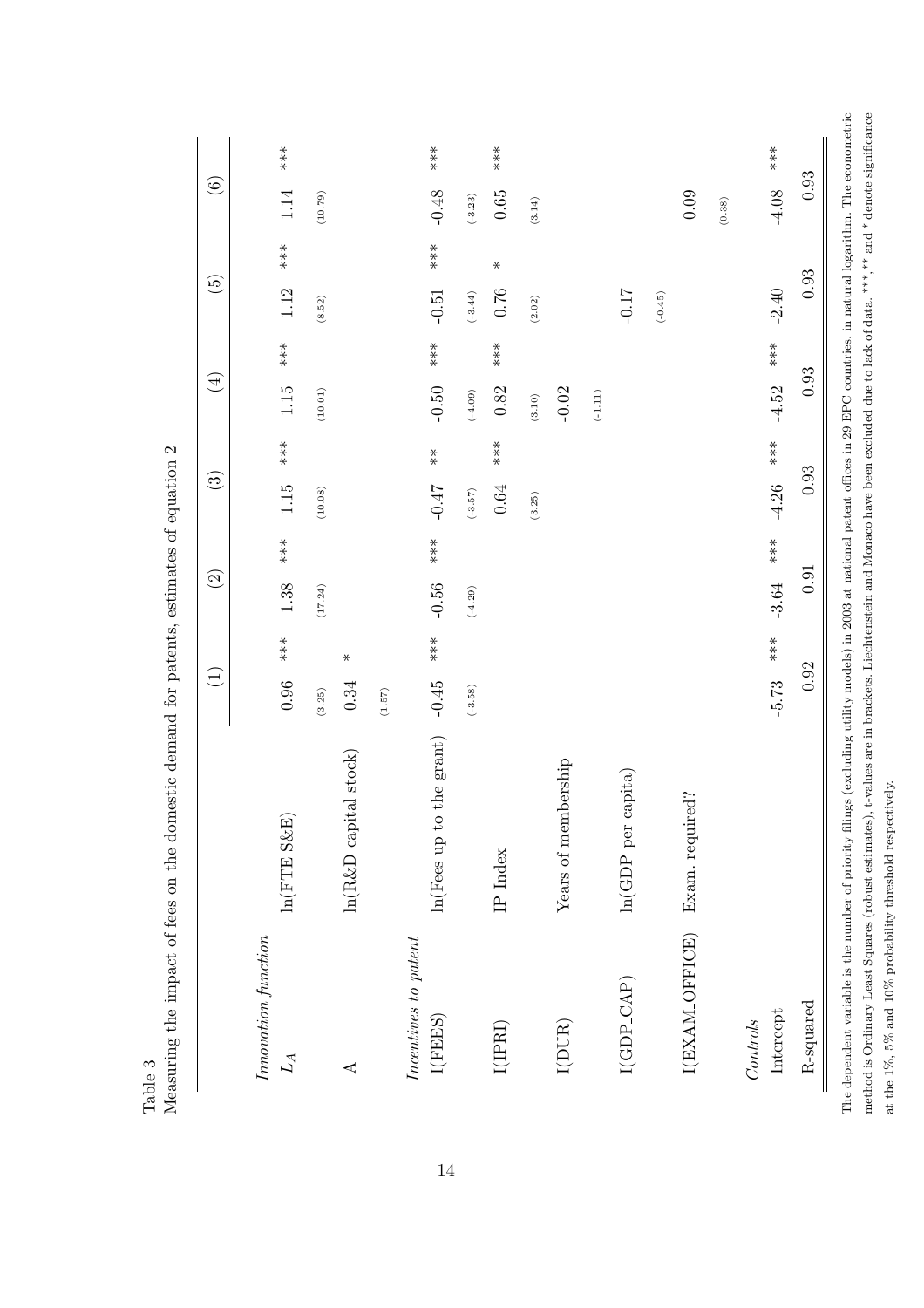Column (1) shows that the research effort  $L_A$  as well as a country's own R&D capital stock A have both a positive and significant impact on the number of patent filings. The number of researchers is the most significant parameter, with an elasticity not significantly different from 1. This result illustrates a linear relationship between the number of researchers and the number of patent filings. The estimated price elasticity of priority filings is -0.45, which suggests that a 10 percent increase in fees would lead to a decrease of 4.5 percent in the total number of first filings.

This result may however be biased by the presence of multicollinearity between the explanatory variables. The number of scientists is indeed highly correlated with the R&D capital stock. Column  $(2)$  shows the result without the stock of knowledge. Fees still have a negative and significant impact and the number of researchers is now associated with an elasticity greater than 1.

Other incentives to patent might also explain differences in the number of filings; they are taken into account in columns (3) to (6). Column (3) includes the strength of IP protection. The positive and significant parameter suggests that a stronger IP system leads to more patent filings.  $^{16}$  This result confirms that the legal framework within which firms monitor their patent portfolio do influence their patenting behavior.

Column (4) shows that the duration of membership in the EPC has no effect on the number of priority filings. In other words, older EPC member states do not distinguish themselves from newer ones regarding their domestic priority filings. The number of priority filings is apparently not related to the wealth of the country (variable GDP CAP in column 5). Keeping in mind that the number of researchers is already taken into account, the level of GDP per capita does not influence the propensity to patent. Finally, no significant impact is found regarding the variable EXAM OFFICE (see column 6). In other words, applicants do not seem to be more or less keen to seek for patent protection in countries where the patent office is 'only' a registration office.

The dependent variable does not include the patents directly filed at the EPO, without a domestic priority filing. As already mentioned in section 3.1, these filings represent only a small share of total national priority filings by EPC member states in 2003 (about 10%, see table A.1 in appendix). Several robustness tests were however performed in order to check for the consistency of the results. First, priority filings at the EPO were taken into consideration in the dependent variable: the regressions presented in table A.2 in appendix use

<sup>16</sup> This index may however not be fully exogenous: if it is reasonable to assume that a country without any IP protection would have very few filings, it is not obvious that raising IP protection would lead to more patent filings, especially in countries where the level of IP protection is amongst the highest. Instead, IP protection may be a consequence of the ever rising IP awareness.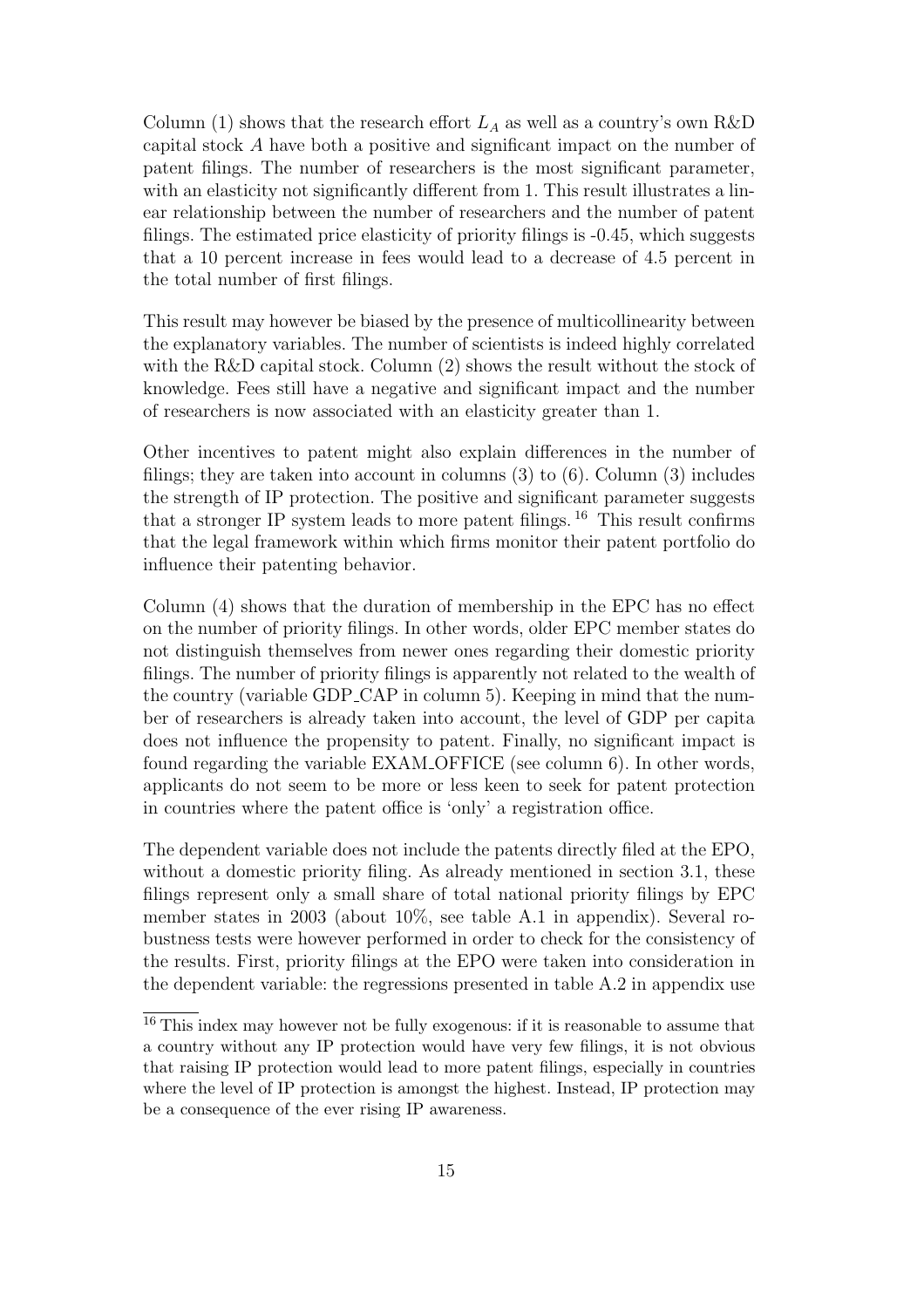$PF\_TOT$  (=  $PF\_NPO + PF\_EPO$ ) as endogenous variable and the estimated parameters are very similar to the one presented in table 3. Second, the countries that rely on EPO first filings for at least 15% of their total first filings (Belgium, Cyprus, Italy, Luxembourg, Switzerland and The Netherlands) have been excluded from the regressions and similar results were obtained. Third, the results are robust to the exclusion from the sample of the three largest countries in terms of first filings (France, Germany and the United Kingdom) or the four smallest countries (Cyprus, Estonia, Iceland, and Luxembourg). <sup>17</sup>

Nonlinear Least Squares (NLS) is an alternative econometric method that can be directly applied to equation 1 to estimate the various parameters without relying on the logarithmic transformation. This methodology has been tested and yields similar results. Nevertheless, including dummies and negative variables into the NLS model comes at the cost of greater complexity. OLS estimates of equation 1 taken in naturel logarithm is therefore more appropriate. Moreover, the logarithm transformation helps reducing the effect of potential outliers.

## **4 The transfer rate at the EPO**

This section investigates the factors explaining the heterogeneity observed in the transfer rate of domestic priority filings towards the EPO. Two types of transfer may occur: a transfer through a priority filing (a German applicant filing directly at the EPO), or through a second filing (a German applicant filing first at the German patent office and who later uses his priority right to subsequently file his patent application at the EPO, either directly or via the PCT route). This second type of transfer is the most frequent.

The equation used in the econometric analysis aims at understanding the heterogeneity in the transfer rate of patent filings to the EPO  $(tr)$ . The dependent variable tr can be computed from the share of second filings at the EPO in the priority filings at the national patent office (SF NPO / PF NPO) and from total filings  $((PF\_EPO + SF\_EPO)/(PF\_NPO + PF\_EPO)).$ 

Most of the variables used to capture the incentives to patent in equation (2) can also be used to explain the rate of patent filings at the EPO. In this respect, we consider a simple linear model:

$$
tr_i = \sum_j \alpha_j T_{j_i} + \varepsilon_i,\tag{3}
$$

<sup>&</sup>lt;sup>17</sup> The results are available upon request.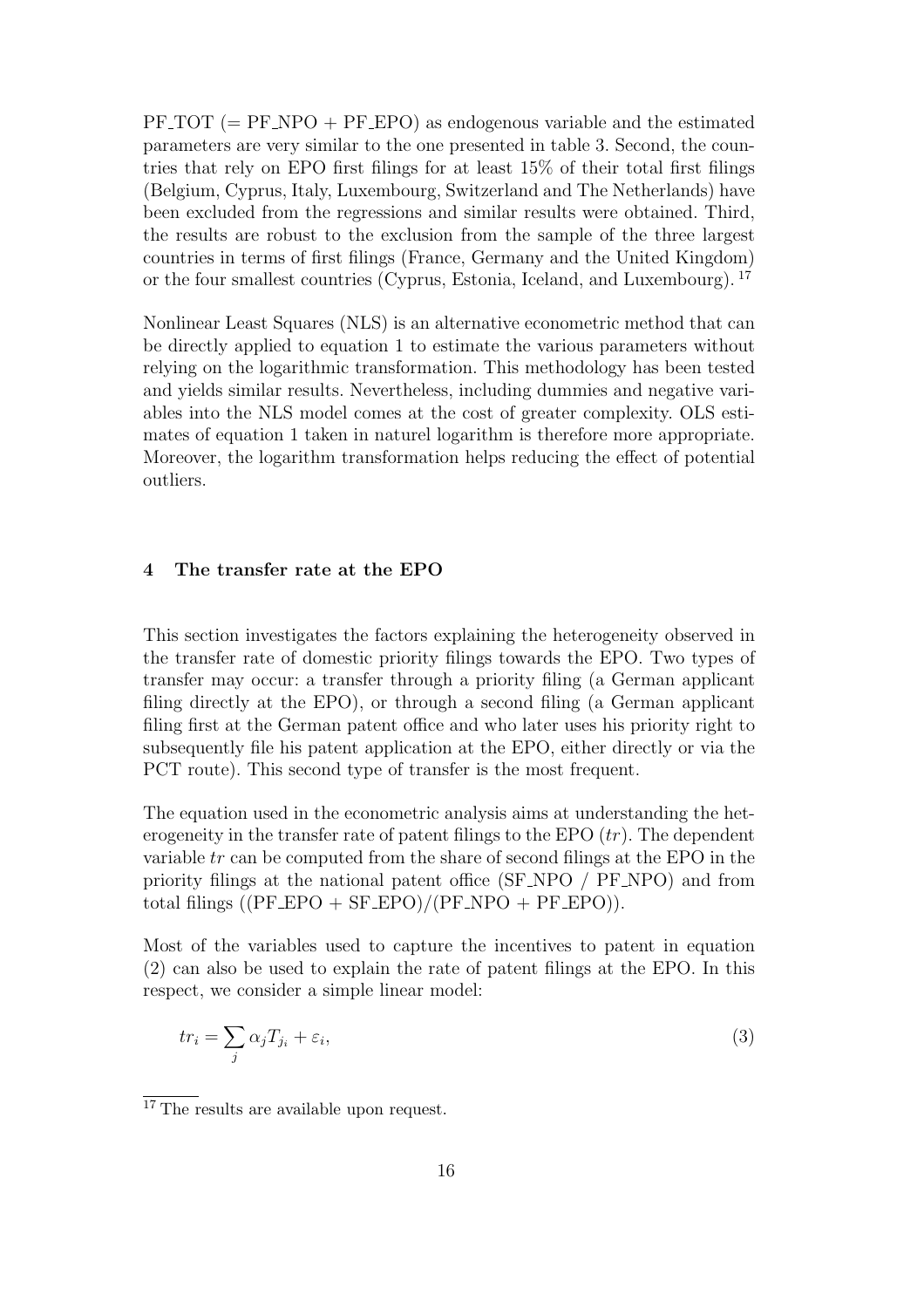where  $T_i$  captures the potential incentives to transfer a patent application at the EPO: the GDP per capita (GDP CAP), the duration of membership in the EPC (DUR) and a dummy taking the value of 1 if the country requires a substantive search and examination of the patent filed (EXAM OFFICE). In addition, the distance (DIST) between a country's capital city and Munich, where the EPO headquarter is located, will be tested. The literature on international patenting flows often takes the distance between capital cities into consideration and finds a negative effect on foreign patenting (see e.g. Eaton and Kortum (1996) and Gallini et al (2003)). <sup>18</sup>

The results are presented in table 4. The parameters presented in part (A) of table 4 investigate the drivers of the transfer rate of priority filings in NPO's to the EPO and the parameters in part (B) investigate the drivers of total filings at the EPO.

<sup>18</sup> Moreover, including the variable DIST allows to control for the significance of the variable DUR. Indeed, it could be argued that membership to the EPC slowly expanded from the 'Old Europe´ to Eastern Europe; the variable DUR could therefore possibly capture the distance from the EPO instead of a 'membership´ effect.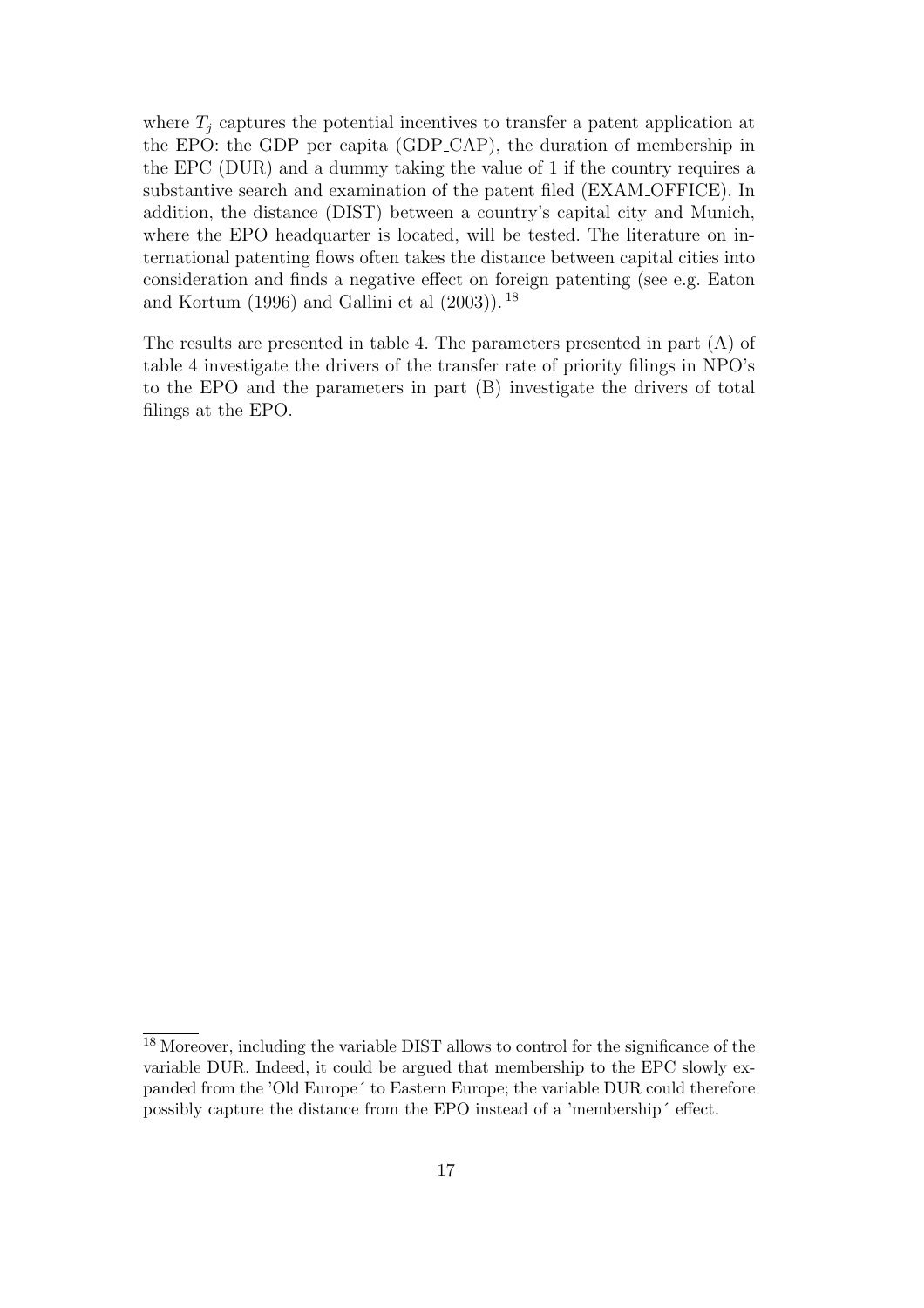|                       |                                                                                                                                                                                                                                                                                                                                                                                                                                                                                                                                 | National priority filings only (A) |                         |                                                            |                      | National and European priority filings (B) |                      |                        |
|-----------------------|---------------------------------------------------------------------------------------------------------------------------------------------------------------------------------------------------------------------------------------------------------------------------------------------------------------------------------------------------------------------------------------------------------------------------------------------------------------------------------------------------------------------------------|------------------------------------|-------------------------|------------------------------------------------------------|----------------------|--------------------------------------------|----------------------|------------------------|
|                       |                                                                                                                                                                                                                                                                                                                                                                                                                                                                                                                                 | $\bigoplus$                        | $\widetilde{S}$         | $\widehat{\mathbb{C}}$                                     | $\left( \pm \right)$ | $\widetilde{5}$                            |                      | $\widehat{\mathbf{e}}$ |
| $\rm T(GDP\_CAP)$     | GDP per '000 capita                                                                                                                                                                                                                                                                                                                                                                                                                                                                                                             | $1.49$ ***<br>(8.46)               | $1.11$ ***<br>(5.70)    | $1.10$ ***<br>(5.67)                                       | 1.80 ***<br>(9.19)   | $***$<br>1.24<br>(5.61)                    | $1.27$ ***<br>(6.23) |                        |
| T(DUR)                | Years of membership                                                                                                                                                                                                                                                                                                                                                                                                                                                                                                             |                                    | $***$<br>0.60<br>(3.01) | $\begin{array}{c} * \ * \ * \end{array}$<br>0.54<br>(2.61) |                      | $**\n  * \n  * \n$<br>0.79<br>(3.29)       | 77.7<br>(3.06)       | $***$                  |
| T(EXAM_OFFICE)        | Exam. required?                                                                                                                                                                                                                                                                                                                                                                                                                                                                                                                 |                                    | 2.35<br>(0.64)          |                                                            |                      | $-2.69$<br>$(-0.61)$                       |                      |                        |
| T(DIST)               | Distance in hundreds of km                                                                                                                                                                                                                                                                                                                                                                                                                                                                                                      |                                    |                         | $-0.26$<br>$(-1.14)$                                       |                      |                                            | $-0.07$<br>$(-0.21)$ |                        |
| Intercept<br>Controls |                                                                                                                                                                                                                                                                                                                                                                                                                                                                                                                                 | $-7.50$ *                          | $-7.14$                 | $-2.12$                                                    | $-8.29$ *            | $-3.44$                                    | $-4.62$              |                        |
| Adjusted $R^2$        |                                                                                                                                                                                                                                                                                                                                                                                                                                                                                                                                 | 0.74                               | 0.81                    | 0.81                                                       | 0.73                 | 0.81                                       |                      | 0.81                   |
|                       | Dependent variable $(A)$ is TR-PF, the share of priority filings at national patent offices in 2003 subsequently transferred to the EPO [SF-EPO / PF-EPO], for 29 EPC<br>countries. Dependent variable (B) is TR-TOT, the share of total priority filings in 2003 transferred to the EPO (IPF EPO + SF-EPO)/(PF-NPO + PF-EPO)], for 29 countries.<br>Liechtenstein and Monaco have been excluded due to lack of data. The econometric method is Ordinary Least Squares (robust estimates), t-values are in brackets. *** ** and |                                    |                         |                                                            |                      |                                            |                      |                        |

Determinants of the transfer rate of priority filings towards the EPO Determinants of the transfer rate of priority filings towards the EPO

Table 4

\* denote significance at the 1%, 5% and 10% probability threshold respectively.

 $^*$  denote significance at the 1%, 5% and 10% probability threshold respectively.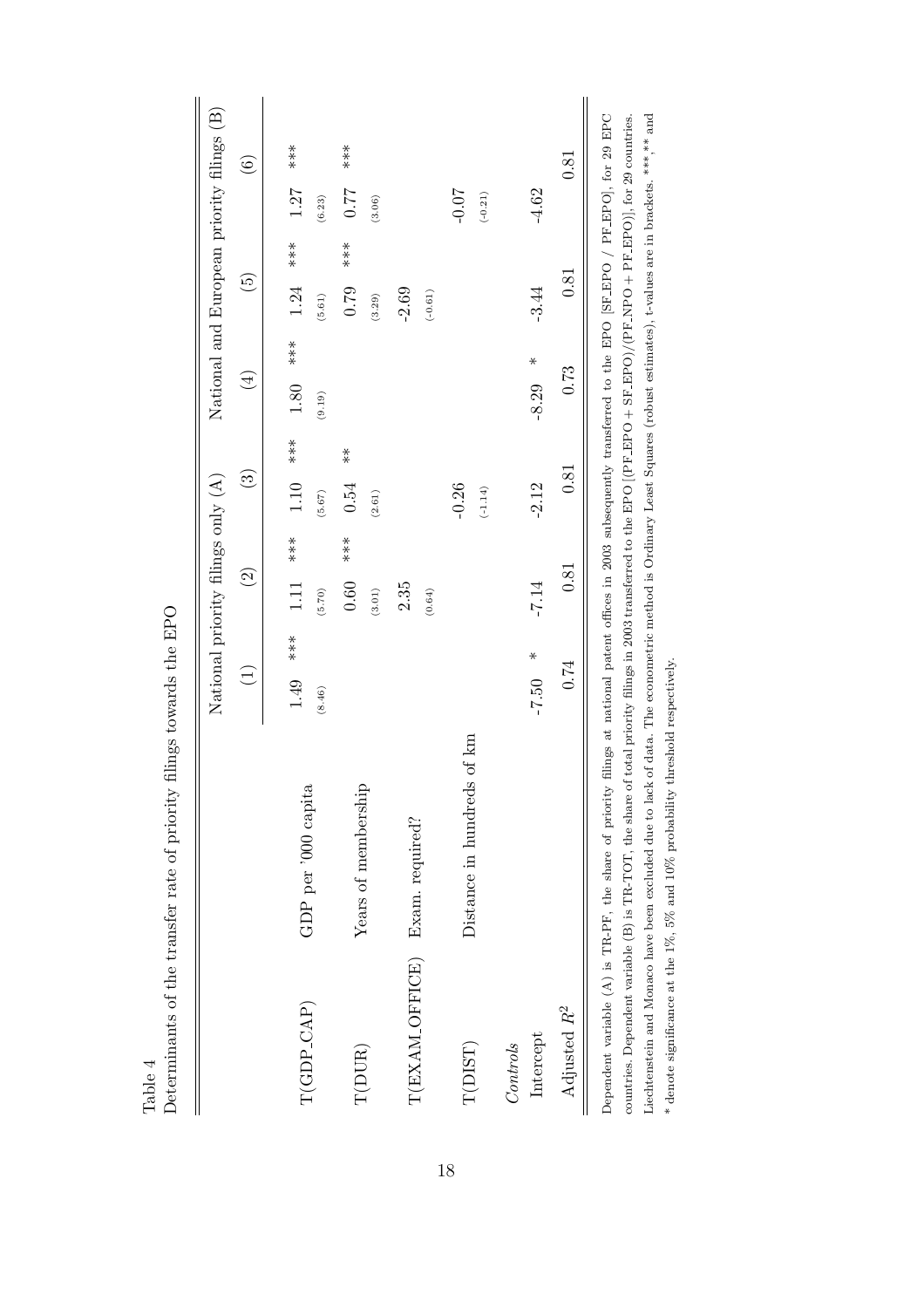Table 4 shows that the results do not depend on the way the dependent variable is computed: the parameters presented in columns A are indeed very close to the parameters presented in columns B. In other words, the factors impacting the transfer rate of priority filings towards the EPO also impact the transfer rate of total filings towards the EPO.

Columns (1) and (4) suggest that the level of GDP per capita has a positive and significant impact on the share of patent filings that are transferred to the EPO. Possible interpretations would be that richer countries i) also host more international companies, more prone to seek for patent protection at the European level, or ii) conduct research with higher economic potential, for which an international patent protection is needed, or iii) have on average more resources to file abroad. This factor does not induce a higher inventive output (see column (5) of table 3), but impacts the transfer rate of priority filings towards the EPO. An analysis that would have solely relied on filings at the EPO to estimate the patent production function of equation (2) would possibly have wrongly concluded that the GDP per capita explains variations in the underlying inventive output of countries, whereas its effect is rather on the share of national priority filings that are transferred to the EPO.

The results of columns (2) and (5) show that the duration of membership in the EPC also positively affects the number of patents that are transferred to the EPO: the oldest countries are also the one with the highest transfer rate. In other words, it seems that experience in the European patent system is a key factor that affects the share of national patent filings which are transferred to the EPO. Countries seem to go through a learning curve of the European patent system.

Whether the country requires a substantive search and examination of the patent filed (dummy EXAM OFFIE) plays no role on the share of priority filings that are transferred to the EPO. Finally, the estimated parameters of columns (3) and (6) suggest that the distance between the country's capital city and Munich has no impact on the rate of filings transferred. <sup>19</sup>

In a nutshell, the rate at which national priority filings are transferred to the European Patent Office partly depends on the wealth of the country and on its institutional settings such as the duration of its membership in the EPC. These variables do not explain differences in the underlying inventive output of countries but rather affect the extent to which they rely on the European Patent System.

<sup>&</sup>lt;sup>19</sup> There are several entry doors to file a patent application at the EPO. Alternative estimates with the shortest distance between the capital city and The Hague or Munich have also been tested. No significant effect was found.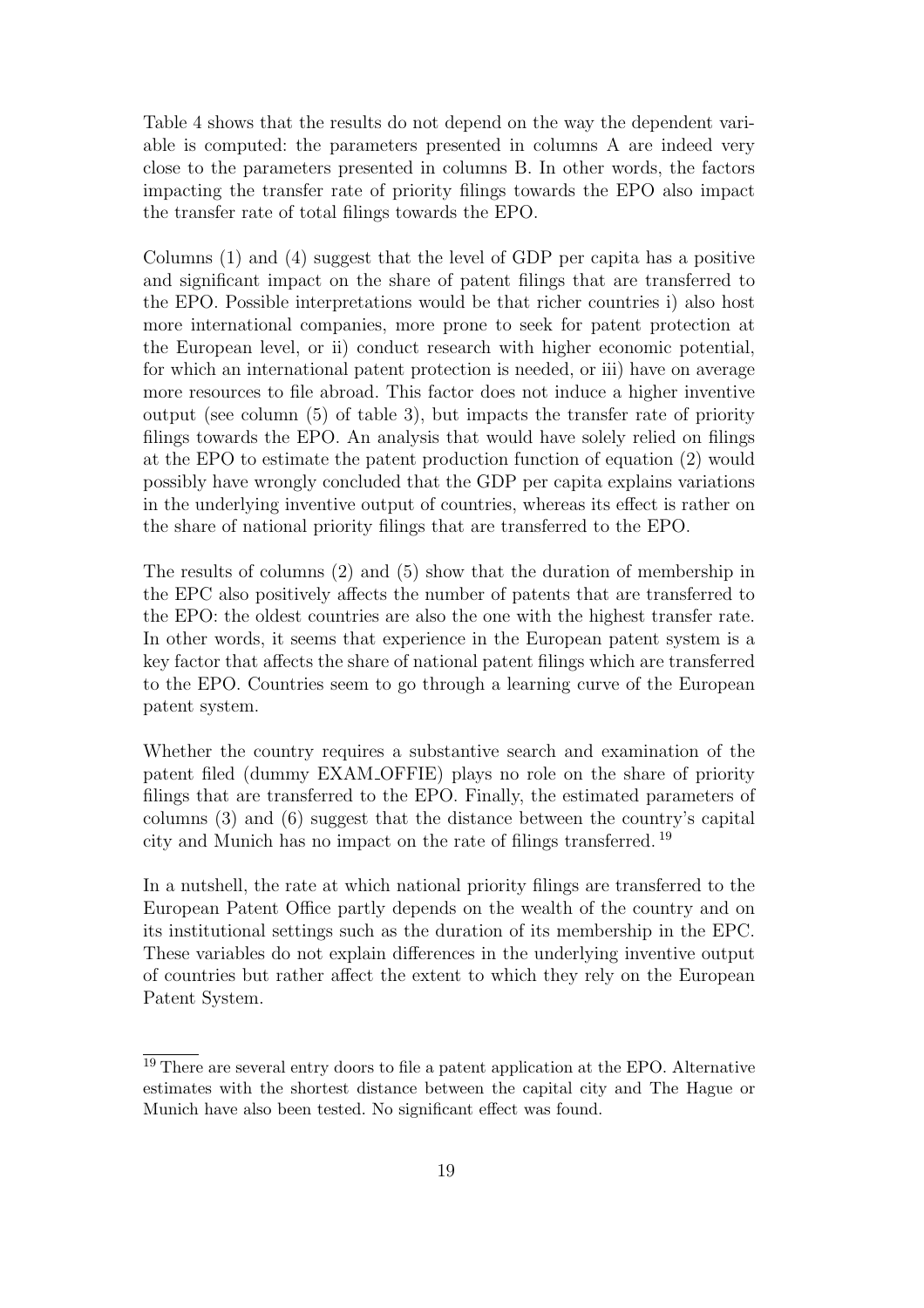### **5 Concluding remarks**

Patent offices around the world actively search for solutions that would allow to reduce their backlogs while keeping a decent quality of their examination. Recruiting more examiners, raising the bar of the examination process, and allowing third parties to help identifying the prior art are schemes that have been implemented to various extent. One additional solution, although barely used so far, is to leverage patenting fees.

The main objective of this paper was to test whether patent filing fees have an effect on the demand for patents. Relying on the 2003 number of priority filings in 29 EPC member states, and controlling for the number of researchers as well as for the broad strength of the IP system, the econometric analysis yields two important results.

First, there is a strong variation in absolute and relative patent fees across European countries: smaller countries generally display higher fees per capita. It is more expensive to protect a market unit in small countries than in large countries. Second, and contrarily to a common believe, patent filing fees have a significant and negative impact on the number of priority filings. A 10 per cent increase in filing fees would lead to a reduction of about 5 per cent in the demand for patents. Added together, these results witness a suboptimal treatment of inventors across European countries, which in turn substantially affects their filing behaviour.

This 'fee' issue is generally not at the forefront of the debates on patent systems. The results presented in this paper however suggest that filing fees could be effectively considered as an integral part of an IP policy. This is especially true in the current context of the boom in patent filings and backlogs of pending applications observed at regional patent offices. Priority applications at the national patent offices of EPC member states constitute a stepping stone towards subsequent filings at the EPO. Therefore, understanding the determinants of the transfer rate from the former to the latter is an important concern, which has been investigated in the final part of the present paper.

It turns out that there is a high level of cross-country heterogeneity in the transfer rate of domestic priority filings to the EPO and that this heterogeneity can be partly explained. The empirical analysis reveals that two main factors do not have any impact on the number of priority filings but rather significantly affect the transfer rate of national priority filings towards the EPO. These factors are the relative wealth of a country (measured with its GDP per capita) and its age of membership within the EPC.

The wealthier a country is and the older its membership in the EPC, the higher is the share of its priority filings that are transferred to the EPO.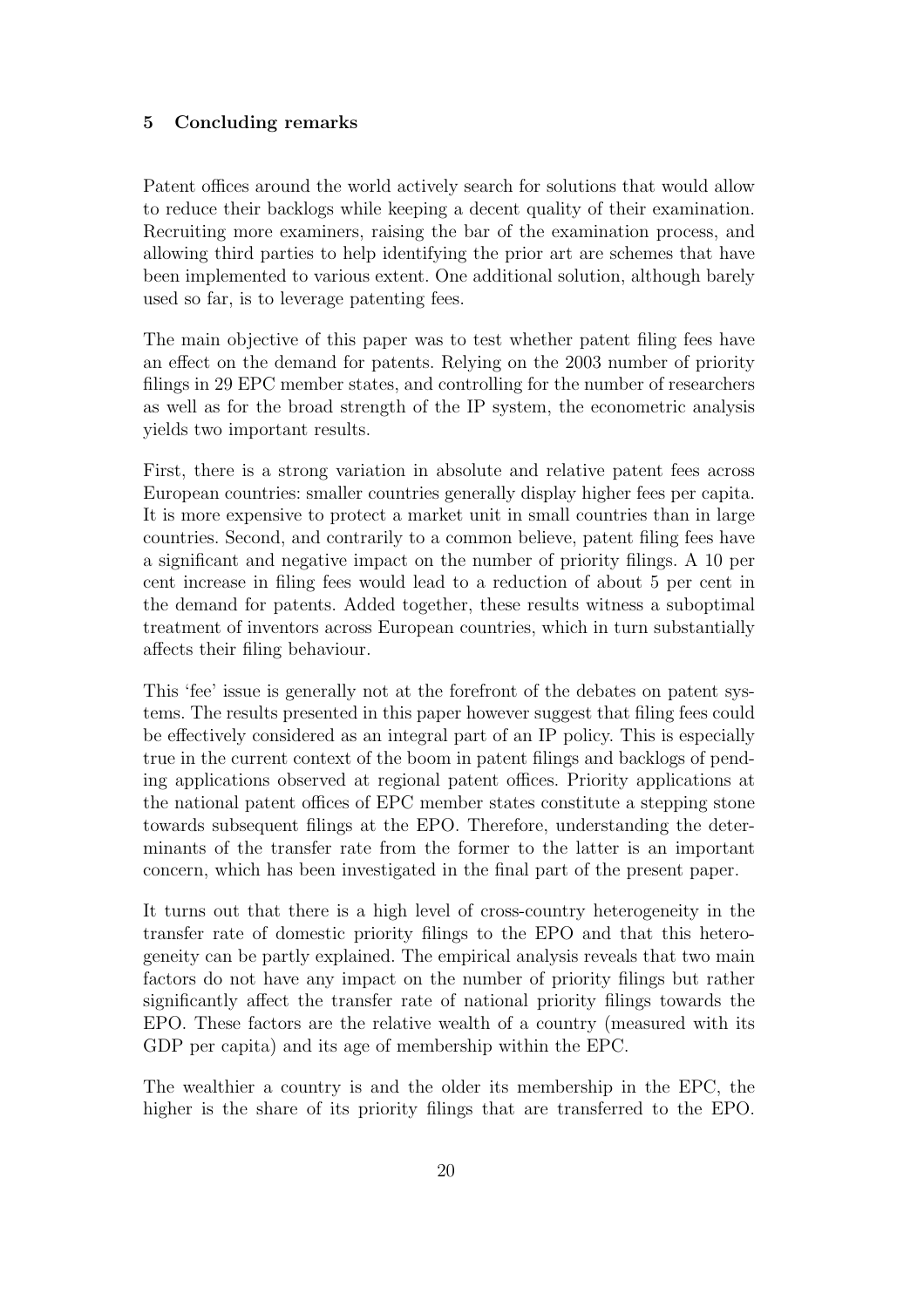These results suggest first that more resources allow bearing the cost of an effective internationalisation of priority filings. Second, the member states of the EPC go through a learning curve, which predicts a continued increase in the workload of the EPO. As a side effect, the degree of predictability of the transfer rates to the EPO casts some doubts -or calls for a very cautious interpretation- on the practice that consists in relying on second filings (be it at the EPO or at the USPTO) to assess the innovative performance of countries.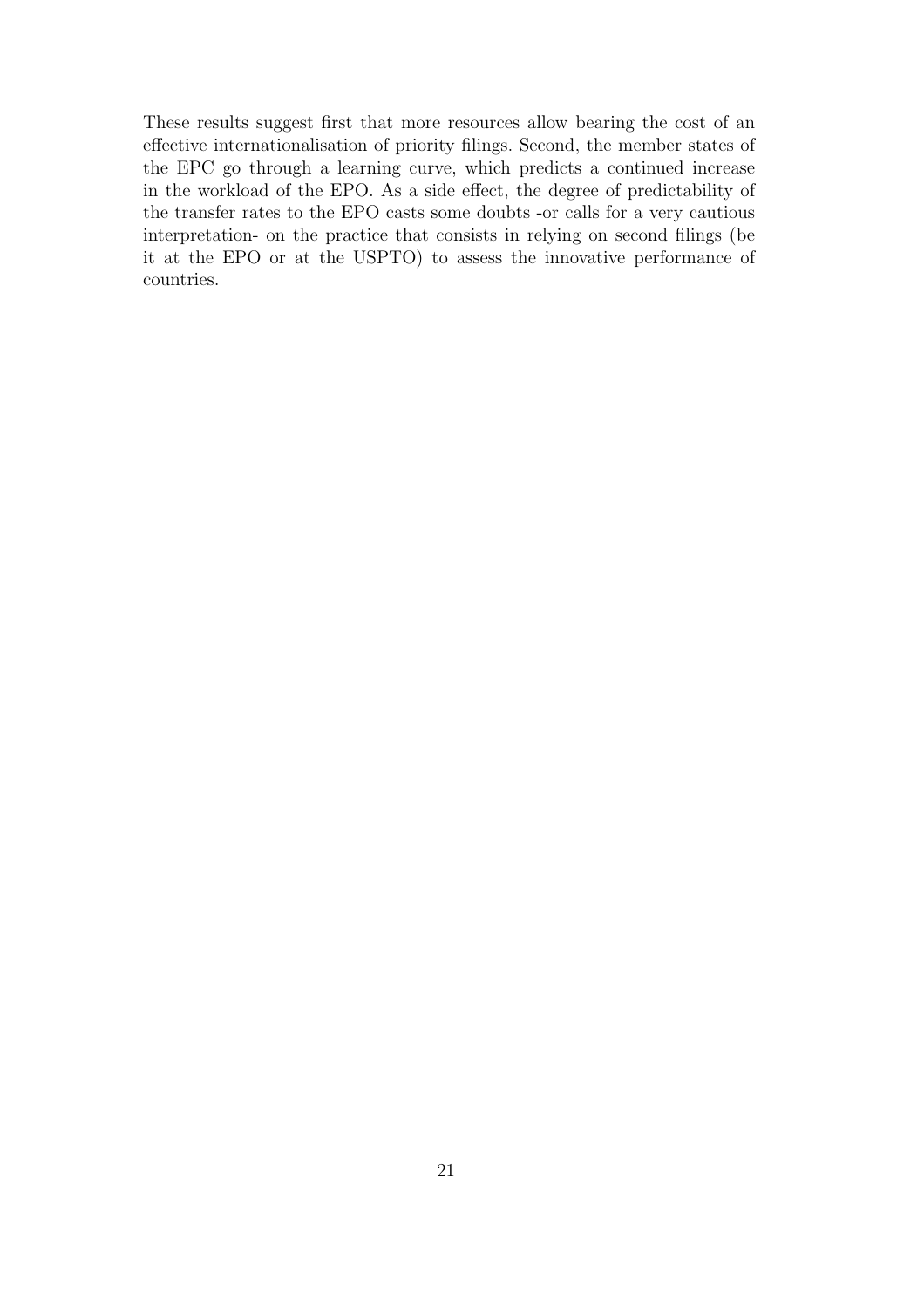#### **References**

- Archontopoulos E., D. Guellec, N. Stevnsborg, B. van Pottelsberghe de la Potterie, and N. van Zeebroeck, 2007, When Small is Beautiful: Measuring the Evolution and Consequence of the Voluminosity of Patent Applications at EPO, Information Economics and Policy, 19(2), 103-132.
- Bottazzi L. and G. Peri, 2003, Innovation and Spillovers in Regions: Evidence from European Patent Data, European Economic Review, 47(7), 687-710.
- Cohen W., R. Nelson and J. Walsh, 2000, Protecting their Intellectual Assets: Appropriability Conditions and Why US Manufacturing Firms Patent (or Not), NBER Working Paper 7553, NBER, Washington D.C.
- Dernis H., D. Guellec and B. van Pottelsberghe de la Potterie, 2001, Using patent counts for cross-country comparisons of technology output, STI Review, 27, OECD, 129-146.
- Eaton J. and S. Kortum, 1996, Trade in ideas: Patenting and productivity in the OECD, Journal of International Economics, 40(3-4), 251-278.
- Eaton J., S. Kortum and J. Lerner, 2004, International Patenting and the European Patent Office: A Quantitative Assessment, Patents, Innovation and Economic Performance: OECD Conference Proceedings, Paris, 27-52.
- Furman J., M. Porter and S. Scott, 2002, The determinants of national innovative capacity, Research Policy, 31(6), 899-933.
- Gallini N., J. Putnam and A. Tepperman, 2003, Intellectual property rights and the propensity to patent, In: Putnam J. (Ed), Intellectual Property Rights and Innovation in the Knowledge-Based Economy, University of Calgary Press, Calgary, 8.1-8.40.
- Ginarte J. and W. Park, 1997, Determinants of Patent Rights: A Cross National Study, Research Policy, 26(3), 283-301.
- Grupp H. and U. Schmoch, 1999, Patent statistics in the age of globalisation: new legal procedures, new analytical methods, new econometric interpretation, Research Policy, 28(4), 377-396.
- Guellec D. and B. van Pottelsberghe de la Potterie, 2001, The internationalisation of technology analysed with patent data, Research Policy, 30(8), 1256-1266.
- Guellec D. and B. van Pottelsberghe de la Potterie, 2007, The Economics of the European Patent System, Oxford University Press, Oxford, 250 p.
- Guellec D., B. van Pottelsberghe de la Potterie and N. van Zeebroeck, 2007, Patent as a Market Instrument, In: Guellec D. and B. van Pottelsberghe de la Potterie (Eds.), The Economics of the European Patent System, Oxford University Press, Oxford, |Chapter 4| 85-113.
- Jaffe A. and J. Lerner, 2004, Innovation and Its Discontents, Princeton University Press, Princeton, 256 p.
- Jones C., 1995, R&D-Based Models of Economic Growth, The Journal of Political Economy, 103(4), 759-784.
- Kang S. and H. Seo, 2006, Do Stronger Intellectual Property Rights Induce More Patents?, In: van Pottelsberghe de la Potterie B. and C. Peeters (Eds.),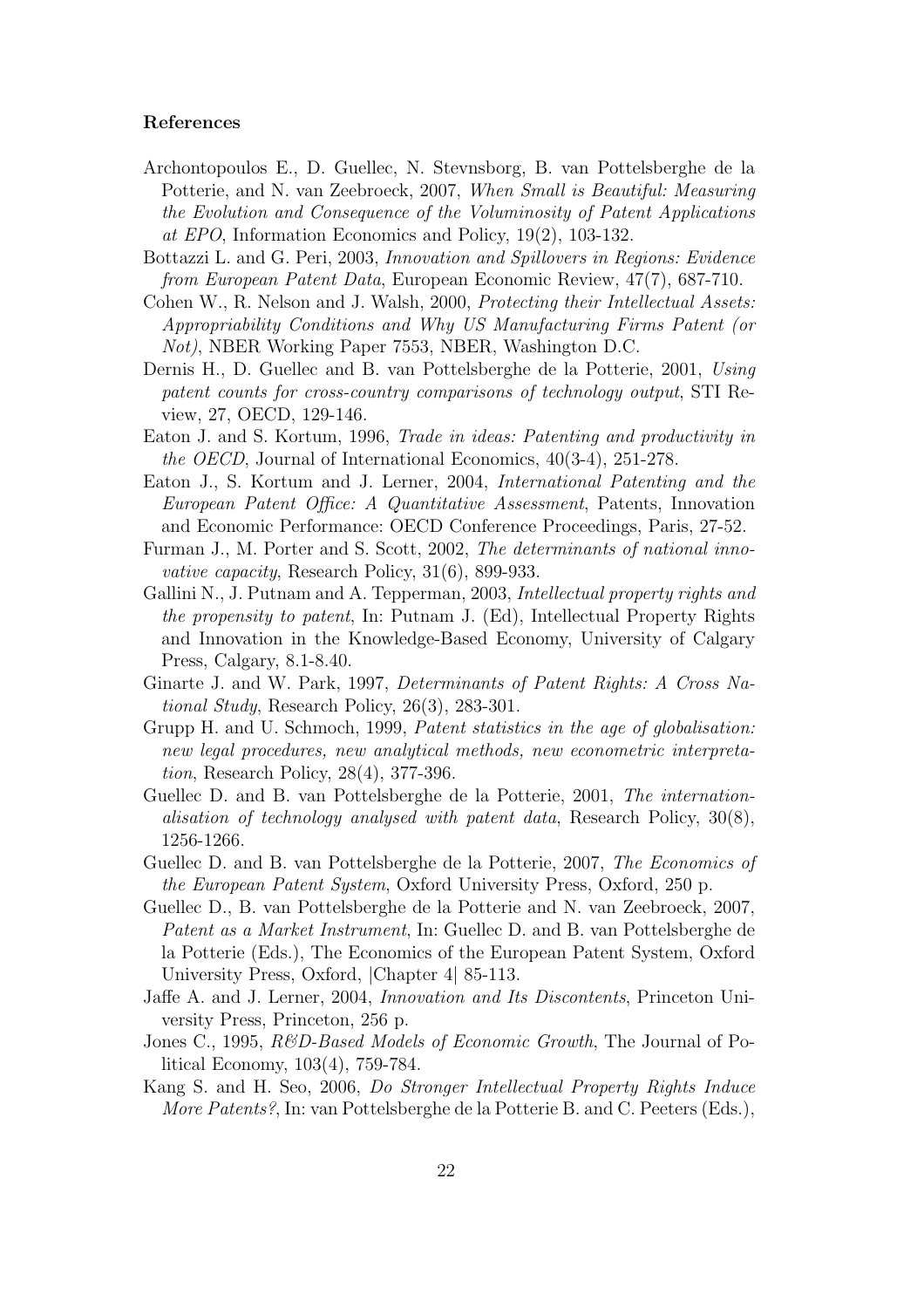Economic and Management Perspectives on Intellectual Property Rights, Palgrave Macmillan, |Chapter 6| 129-148.

- Park W., 2003, European Innovation and Technology Diffusion: Evidence from Patenting Data, Working paper, American University.
- Peeters, C. and B. van Pottelsberghe de la Potterie, 2006, Innovation Strategy and the Patenting Behavior of firms, Journal of Evolutionary Economics, 16(1-2), 109-135.
- Romer P., 1990, Endogenous Technological Change, Journal of Political Economy, 89(5), 71-102.
- Stevnsborg N. and B. van Pottelsberghe de la Potterie, 2007, Patenting Procedures and Filing Strategies at the EPO, In. Guellec D. and B. van Pottelsberghe de la Potterie (Eds.), The Economics of the European Patent System, Oxford University Press, |Chapter 6| 155-183.
- van Pottelsberghe de la Potterie B. and D. François, 2006, The Cost Factor in Patent Systems, CEPR Discussion Paper 5944.
- van Pottelsberghe de la Potterie B and N. van Zeebroeck, 2008, A Brief History of Space and Time: the Scope-Year Index as a Patent Value Indicator Based on Families and Renewals, Scientometrics, 75(2), forthcoming.
- van Zeebroeck N., B. van Pottelsberghe de la Potterie and D. Guellec, 2006, Claiming More: The Increased Voluminosity of Patent Applications and its Determinants, CEPR Discussion Paper 5971.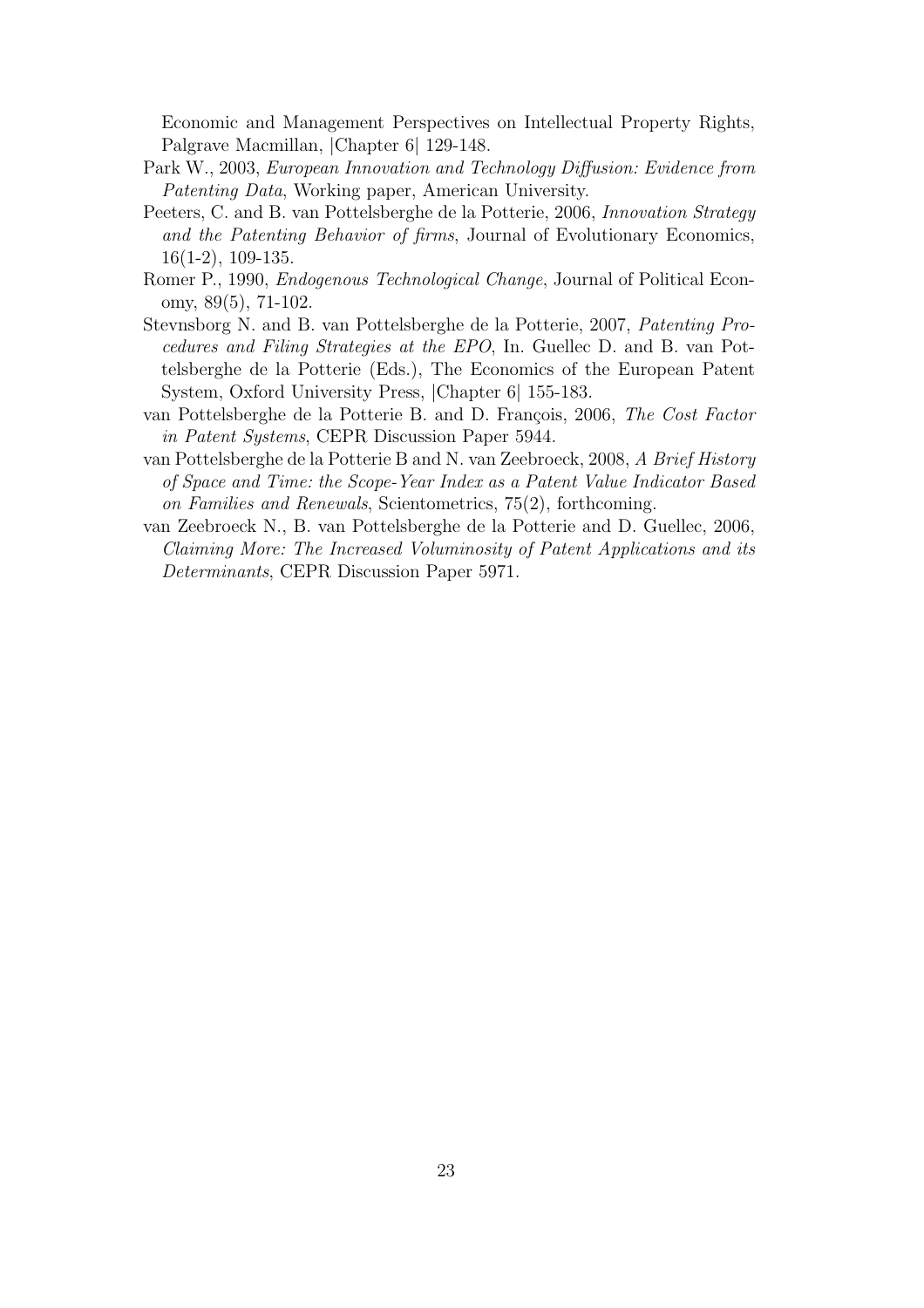## **A Appendices**

| Table<br>ı | $\sqrt{ }$ |  |
|------------|------------|--|
|------------|------------|--|

| Country                | PF_NPO | <b>PF_EPO</b>  | SF_EPO       | SH-PF | TR-PF            | TR-TOT         | <b>FEES</b> | <b>DUR</b>       |
|------------------------|--------|----------------|--------------|-------|------------------|----------------|-------------|------------------|
|                        | (1)    | (2)            | (3)          | (4)   | (5)              | (6)            | (7)         | (8)              |
| AT Austria             | 1,361  | 112            | 635          | 92    | 47               | 51             | 612         | 24               |
| <b>BE</b> Belgium      | 523    | 347            | 168          | 60    | 32               | 59             | 1,069       | 26               |
| <b>BG</b> Bulgaria     | 253    | $\overline{7}$ | 14           | 97    | 6                | 8              | 981         | $\mathbf{1}$     |
| CH Switzerland         | 1,346  | 1,142          | 697          | 54    | 52               | 74             | 1,062       | 26               |
| $CY$ Cyprus            | 11     | $\overline{5}$ | $\mathbf{1}$ | 69    | $\boldsymbol{9}$ | 38             | 260         | $\overline{5}$   |
| CZ Czech Republic      | 581    | 6              | 65           | 99    | 11               | 12             | 407         | $1\,$            |
| DE Germany             | 45,637 | 2,180          | 20,137       | 95    | 44               | 47             | 444         | 26               |
| DK Denmark             | 1,271  | 173            | 775          | 88    | 61               | 66             | 1,072       | 13               |
| EE Estonia             | 16     | $\overline{0}$ | $\mathbf{1}$ | 100   | 6                | 6              | 717         | $\mathbf{1}$     |
| ES Spain               | 1,965  | 190            | 445          | 91    | 23               | 29             | 762         | 17               |
| FI Finland             | 2,031  | 178            | 740          | 92    | 36               | 42             | 831         | $\overline{7}$   |
| FR France              | 14,576 | 885            | 6,386        | 94    | 44               | 47             | 542         | 26               |
| GB United Kingdom      | 22,234 | 202            | 6,036        | 99    | 27               | 28             | 298         | 26               |
| <b>GR</b> Greece       | 444    | 6              | 56           | 99    | 13               | 14             | 564         | 17               |
| HU Hungary             | 776    | 3              | 76           | 100   | 10               | 10             | 911         | $\overline{0}$   |
| $\rm IE$ $\rm Ireland$ | 362    | 28             | 117          | 93    | 32               | 37             | 575         | 11               |
| IS Iceland             | 46     | $\overline{0}$ | 13           | 100   | 28               | 28             | 694         | $-1$             |
| IT Italy               | 4,869  | 962            | 2,811        | 84    | 58               | 65             | 200         | 25               |
| LT Lithuania           | 64     | $\overline{0}$ | $\mathbf{1}$ | 100   | $\overline{2}$   | $\overline{2}$ | 738         | $-1$             |
| LU Luxembourg          | 16     | 62             | 12           | 21    | 75               | 95             | 293         | 26               |
| LV Latvia              | 79     | $\mathbf{1}$   | 3            | 99    | $\overline{4}$   | $\bf 5$        | 546         | $-2$             |
| NL Netherlands         | 2,298  | 495            | 778          | 82    | 34               | 46             | 421         | 26               |
| PL Poland              | 2,432  | $\mathbf{1}$   | 95           | 100   | 4                | $\overline{4}$ | 309         | $-1$             |
| PT Portugal            | 124    | 12             | 19           | 91    | 15               | 23             | 637         | 11               |
| RO Romania             | 164    | $\mathbf{1}$   | 11           | 99    | $\overline{7}$   | $\overline{7}$ | 4,051       | $\boldsymbol{0}$ |
| SE Sweden              | 3,452  | 414            | 1,434        | 89    | 42               | 48             | 878         | 25               |
| SI Slovenia            | 249    | 10             | 53           | 96    | 21               | 24             | 174         | $1\,$            |
| SK Slovakia            | 157    | $\overline{2}$ | 10           | 99    | 6                | 8              | 436         | $\mathbf{1}$     |
| TR Turkey              | 314    | 23             | 58           | 93    | 18               | 24             | 2,097       | 3                |
| Mean                   | 3,712  | 256            | 1,436        | 89    | 26               | 33             | 779         | 12               |
| Median                 | 523    | 23             | 76           | 94    | 23               | 28             | 612         | 11               |

PF NPO refers to priority filings at national patent offices in 2003 (excluding utility models), PF EPO is the number of priority filings directly filed at the EPO in 2003 by country of first applicant and SF EPO is the number of PF\_NPO that were subsequently transferred to the EPO. SH-PF  $(4) = (1)/[(1) + (2)]$ , TR-PF  $(5) = (3)/(1)$ , and TR-TOT  $(6) = [(2)+(3)]/[(1)+(2)]$ . Fees are expressed in USD PPP. DUR is the number of years since the EPC has been enforced in the country.